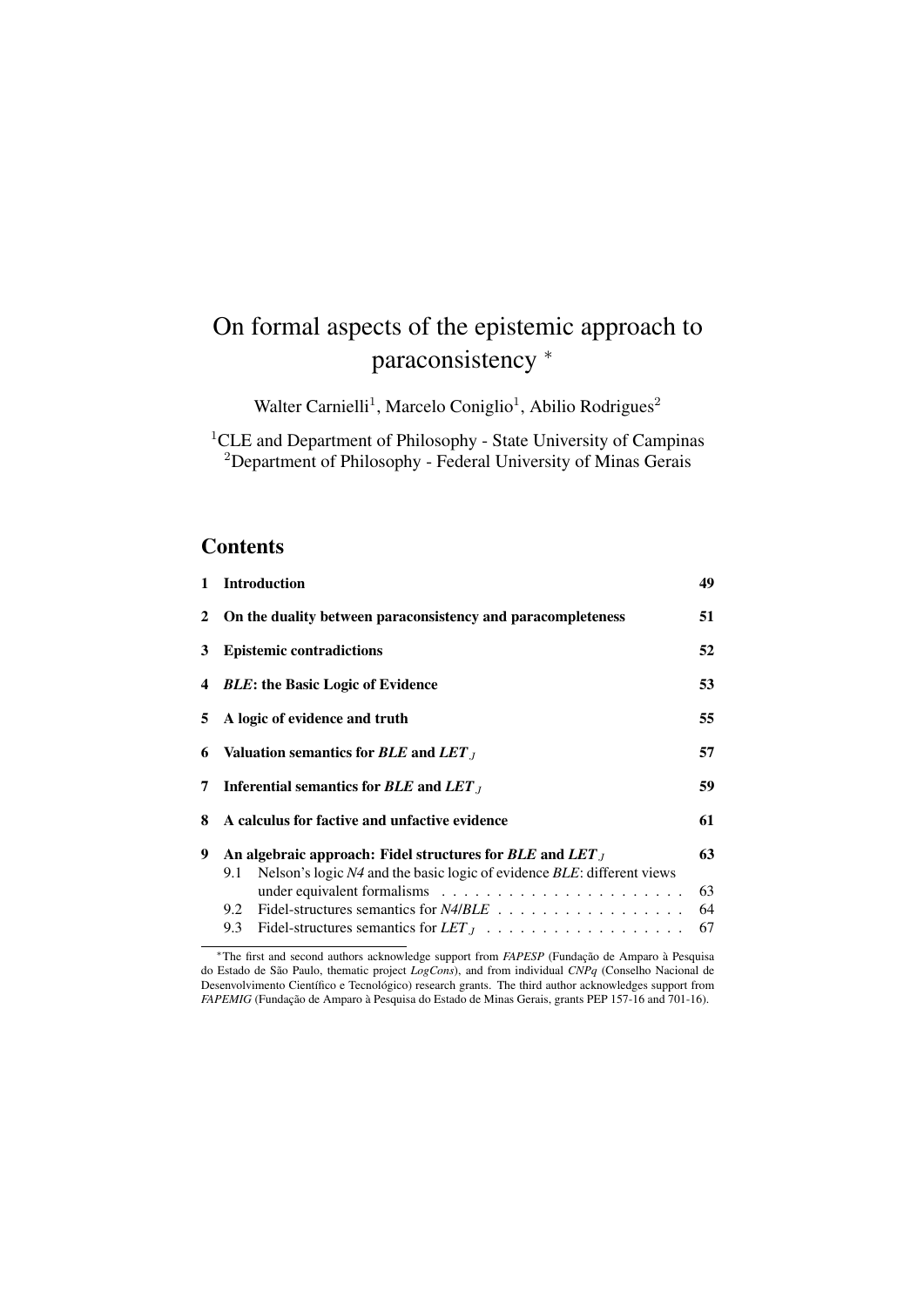#### 10 Final remarks 70

#### Abstract

This paper reviews the central points and presents some recent developments of the epistemic approach to paraconsistency in terms of the preservation of evidence. Two formal systems are surveyed, the basic logic of evidence (*BLE*) and the logic of evidence and truth  $(LET<sub>J</sub>)$ , designed to deal, respectively, with evidence and with evidence and truth. While *BLE* is equivalent to Nelson's logic *N4*, it has been conceived for a different purpose. Adequate valuation semantics that provide decidability are given for both *BLE* and *LET*<sub>J</sub>. The *meanings* of the connectives of  $BLE$  and  $LET_J$ , from the point of view of preservation of evidence, is explained with the aid of an *inferential semantics*. A formalization of the notion of evidence for *BLE* as proposed by M. Fitting is also reviewed here. As a novel result, the paper shows that  $LET_J$  is semantically characterized through the so-called *Fidel structures*. Some opportunities for further research are also discussed.

### 1 Introduction

Paraconsistency is the study of technical and philosophical aspects of formal systems in which the presence of a contradiction does not imply triviality, that is, systems with a non-explosive negation  $\neg$  such that a pair of propositions A and  $\neg A$  does not (always) lead to trivialization. Differently from classical (and intuitionistic) logic, in paraconsistent logics triviality is not tantamount to contradictoriness. Paraconsistent logics are able to deal with contradictory contexts of reasoning by means of the rejection of the principle of explosion, according to which anything follows from a contradiction.

From the philosophical point of view, maybe the most important question in paraconsistency addresses the nature of the contradictions allowed by paraconsistent logics. The answer to this question, of course, would better have some impacts on the formal systems. There are two basic approaches to this problem. On the one hand, the dialetheists claim that there are some *true contradictions* [?, e.g.]]dial.sta. This means that reality is contradictory in the sense that some pairs of contradictory propositions are needed in order to correctly describe reality. On the other hand, the epistemic approach to paraconsistent claims that it is much more plausible to consider that *all* contradictions that occur in real-life contexts of reasoning are epistemic in the sense that they are related to and/or originated in thought and language. The latter is the position endorsed by the authors of this text and has been already presented and defended in some papers (e.g. [Carnielli and Rodrigues(2016b)], [Carnielli and Rodrigues(2015)], [Carnielli and Rodrigues(2016d)]). Our aim here is to review the central points of the epistemic approach on paraconsistency, as well as to present some recent developments.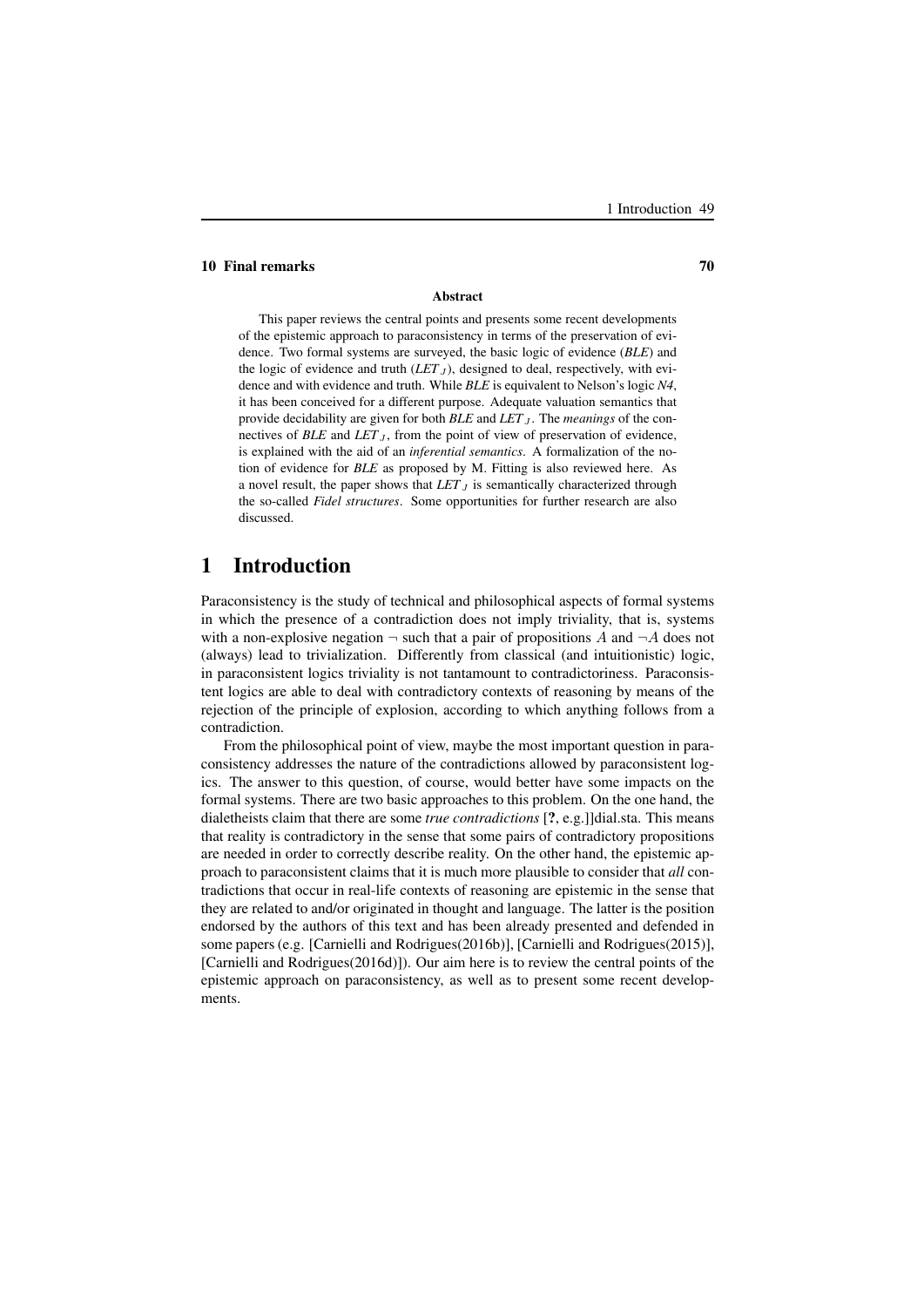#### 50 On formal aspects of the epistemic approach to paraconsistency

The remainder of this text is structured as follows. In the section 2, we start by explaining the duality between paraconsistent and paracomplete (so also intuitionistic) logics. We will show that the central point is not really a duality between logics, but rather a duality between *principles of inference* that may be added to a common core, obtaining thus paracomplete or paraconsistent logics. Next, in section 3, we will present the epistemic reading of contradictions in connection with conflicting evidence. Evidence is an epistemic notion, weaker than truth, that means 'reasons for believing/accepting' a proposition as true (or false). In sections 4 and 5 we present two formal systems, the basic logic of evidence (*BLE*) and the logic of evidence and truth  $(LET_J)$ . *BLE* is a natural deduction system designed to preserve evidence. It can be seen that *BLE* coincides with Nelson's paraconsistent logic *N4*; however, the motivations and interpretations of both systems are different.  $LET_J$  is a logic of formal inconsistency and undeterminateness (LFIU) that adds to *BLE* means to recover classical logic for formulas that have been established as true (or false).  $LET_J$ , thus, is capable of talking simultaneously about preservation of truth and preservation of evidence. Section 6 presents complete and correct valuation semantics for *BLE* and *LET* $<sub>J</sub>$ . Such semantics, however, are better understood as tools to prove technical re-</sub> sults than semantics in the sense of providing meanings to the formal system. That the meanings of the expressions in the context of *BLE* and *LET* $<sub>J</sub>$  are given bay the infer-</sub> ences allowed is the topic of Section 7, where an *inferential semantics* is proposed for the logics *BLE* and *LET*<sub>J</sub>. Although the notion of preservation of evidence is defined by the logic *BLE* in a precise way, the notion of evidence presented in section 3 is only intuitively explained. In section 8 we show the formalization of the notion of evidence provided by Melvin Fitting using *justification logics* [Fitting(2016)]. Fitting has shown that *BLE* has both *implicit* and *explicit* evidence interpretations in a strictly formal sense. In section 9 a semantics of Fidel structures is presented for the logics *BLE* and *LET*<sub>J</sub>. In spite of the fact that the algebraizability of *LET*<sub>J</sub> has not been established yet, an 'algebraic-relational semantics' like the one here presented sheds light upon the algebraic aspects of this logic. Finally, in section 10, we will point at some possible topics for further inquiry and philosophical research in the field of paraconsistency.<sup>1</sup>

<sup>&</sup>lt;sup>1</sup>Some parts of this text draw on other papers by the authors. Parts of sections 2 and 3 have appeared in [Carnielli and Rodrigues(2016d)]. The formal systems presented in sections 4 and 5, as well as the valuation semantics of section 6, appear in [Carnielli and Rodrigues(2016c)]. Section 7 sums up the ideas presented in [Carnielli and Rodrigues(2016a)].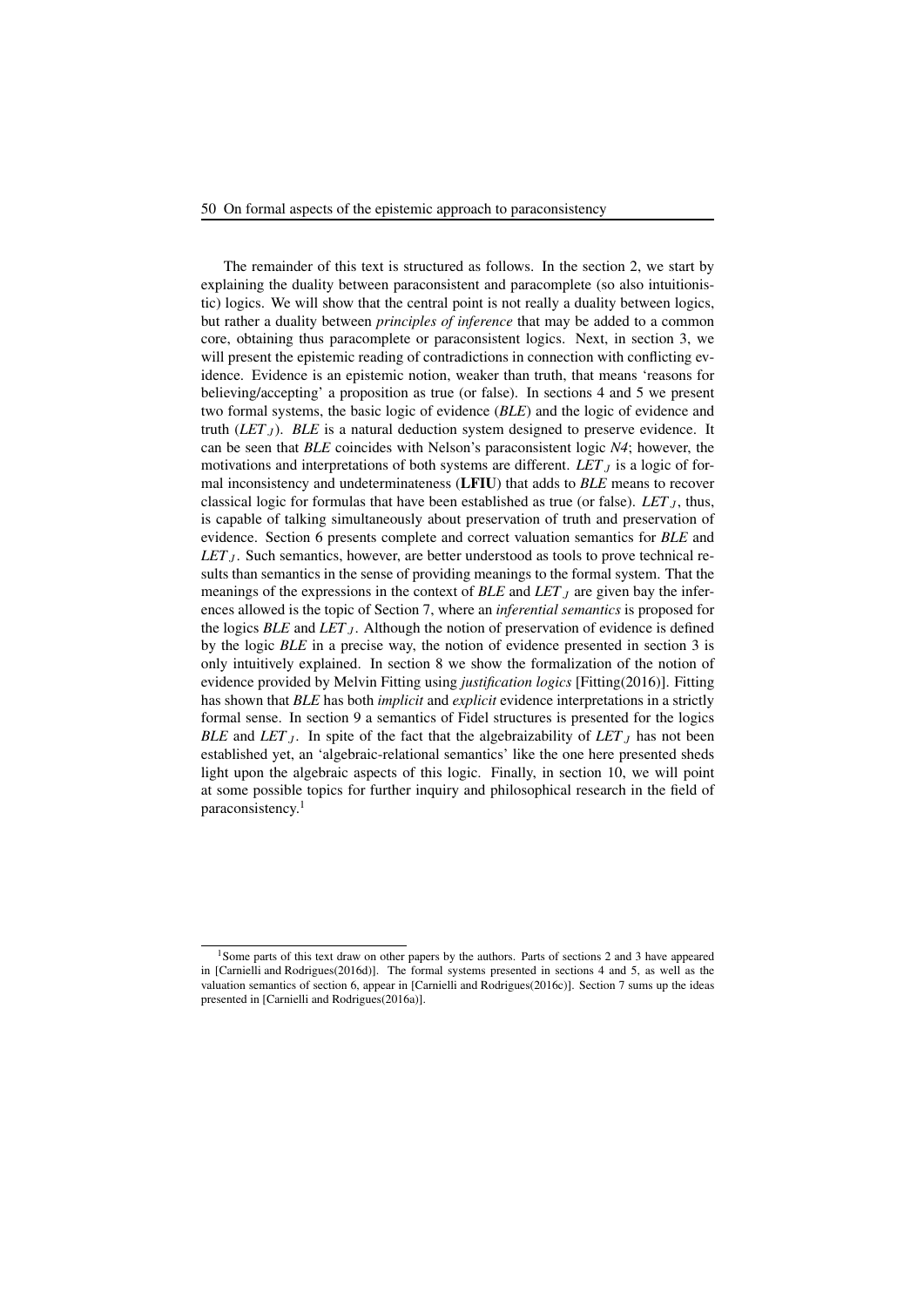# 2 On the duality between paraconsistency and paracompleteness

At first sight, it seems to be an easy conclusion that paraconsistent and intuitionistic logics are 'dual', since excluded middle does not hold in the latter and some contradictions are accepted in the former.<sup>2</sup> Indeed, if we take a look at how Newton da Costa devises  $C_1$ , the first logic of his  $C_n$  hierarchy [?, see]p. 499]costa1974, it is not difficult to see that there is a sort of 'informal duality' between  $C_1$  and intuitionistic logic. In the former, excluded middle and introduction of double negation hold, although in the latter non-contradiction and double elimination of negation hold.

However, in our view, this approach to paraconsistency is somewhat misleading. The central point is not that the *logics* are dual, nor that excluded middle and noncontradictions are dual *formulas*, but rather that the *inference rules* excluded middle (*PEM*) and explosion (*EXP*) are dual. This is easily seen in the framework of sequent calculus and multiple-conclusion logic.

$$
\overline{\Gamma \Rightarrow A, \sim A, \Delta} \quad PEM \qquad \overline{\Gamma, A, \sim A \Rightarrow \Delta} \quad EXP
$$

Indeed, added to the positive fragment of Gentzen's system *LK* [Gentzen(1935)], the axioms above yield classical logic. Notice that although *PEM* and *EXP* are *axioms* of sequent calculus, they express the fact that, classically,  $A \vee \sim A$  follows from anything, and anything follows from  $A \wedge \neg A$ . From the point of view of classical logic, the invalidity of *PEM* in paracomplete (for instance, intuitionistic) logics and the invalidity of *EXP* in paraconsistent logics are like 'mirror images' of each other.

Now, to see the duality from the semantical viewpoint, let us take a look at the semantic characterization of classical negation  $\sim$ . A negation is classical if the following conditions hold (for classical  $\vee$  and  $\wedge$ ):

$$
A \wedge \sim A \models, \tag{1}
$$

$$
\models A \lor \sim A. \tag{2}
$$

According to condition (1), there is no model *M* such that  $A \wedge \sim A$  holds in *M*. (2) expresses the fact that for every model *M*,  $A \vee \sim A$  holds in *M*. A *paracomplete* negation disobeys (2), and a *paraconsistent* negation disobeys (1). Intuitionistic negation is an example of a paracomplete negation. Each one of the conditions above corresponds to half of the classical semantic clause for negation, respectively:

$$
M(\sim A) = T \text{ only if } M(A) = F;
$$
\n(3)

<sup>&</sup>lt;sup>2</sup> Actually, the invalidity of the principle of non-contradiction is not an essential feature of paraconsistent logics, although the authors of this text share the opinion that both non-contradiction and explosion should be invalid in any paraconsistent logic. An example of a paraconsistent logic where explosion does not hold but non-contradiction is a valid formula is the Logic of Paradox [?, see]]priest.lp.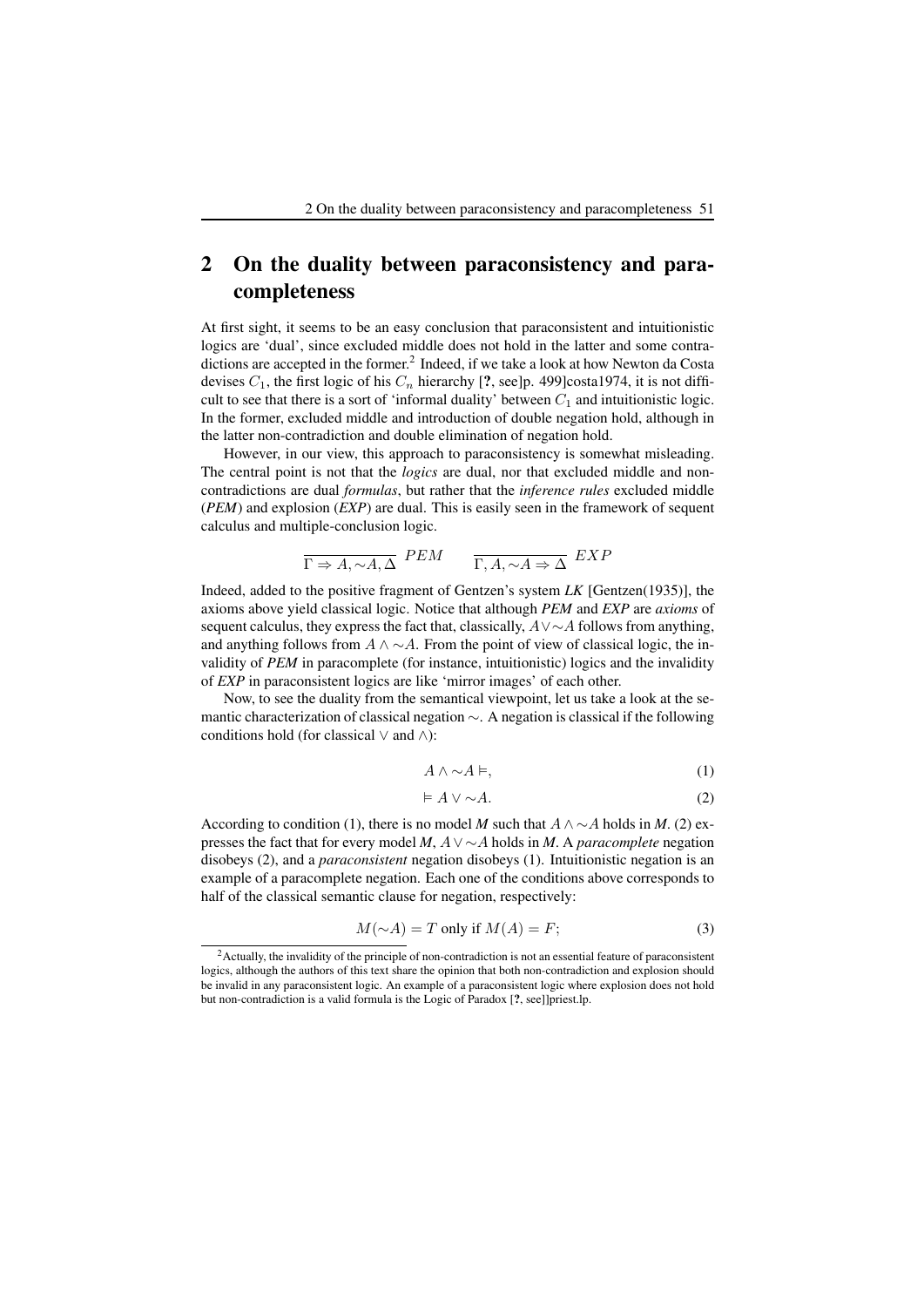$$
M(\sim A) = F \text{ only if } M(A) = T. \tag{4}
$$

The clause (3) above forbids that both A and  $\sim A$  receive *True*, and the clause (4) forbids that both receive *False*. Given the classical account of logical consequence – *B* follows from *A* iff there is no model *M* such that *A* is true but *B* is false in *M* – from the conditions above it follows that anything is a logical consequence of  $A \wedge \neg A$  and  $A \vee \sim A$  is a logical consequence of anything.

A counterexample to the principle of explosion is given by a circumstance such that a pair of propositions A and  $\neg A$  hold but a proposition B does not hold ( $\neg$  being a paraconsistent negation). Dually, a paracomplete logic requires a circumstance such that both A and  $\neg A$  do not hold (now  $\neg$  is a paracomplete negation). Notice that neither a paracomplete nor a paraconsistent negation is a contradictory-forming operator, in the sense that applied to a proposition  $A$  they do not produce a proposition  $\neg A$  such that A and  $\neg A$  cannot receive simultaneously the value F, nor simultaneously the value  $T - i.e.$  they do not 'invert' the semantic value of  $A$ . Besides, neither a paracomplete nor a paraconsistent negation is a 'truth-functional' operator because the semantic value of  $\neg A$  is not unequivocally determined by the value of A: in a paraconsistent logic, if A receives *T*, the value of  $\neg A$  may be *T* or *F*, and in a paracomplete logic, if A receives  $F$ ,  $\neg A$  may be T or F. It is important to call attention to the fact that we talk about the semantic values *True* and *False* here as a 'façon de parler'. From the epistemic viewpoint proposed here, neither paraconsistent nor paracomplete logics are talking about truth.

### 3 Epistemic contradictions

We have seen above the duality between the failure of explosion and excluded middle, respectively, in paraconsistent and paracomplete logics. An example of an intuitive motivation for a paracomplete negation is given by intuitionistic logic, where a circumstance such that there is no constructive proof of A nor of  $\neg A$  acts as a counterexample for excluded middle. Indeed, the usual proof by cases,

$$
A \to B, \neg A \to B \vdash B,
$$

cannot be performed in intuitionistic logic. But what would be a justification for a paraconsistent, non-explosive negation?

There are two basic answers to this question. The dialetheist claims that there are true contradictions [Priest and Berto(2013)], what means that contradictions, so to speak, 'belong to the essence of reality'. But since it is not the case that everything holds, a paraconsistent logic is needed in order to describe reality correctly. The other answer, already mentioned here, says that a non-explosive negation should be understood from the epistemic viewpoint.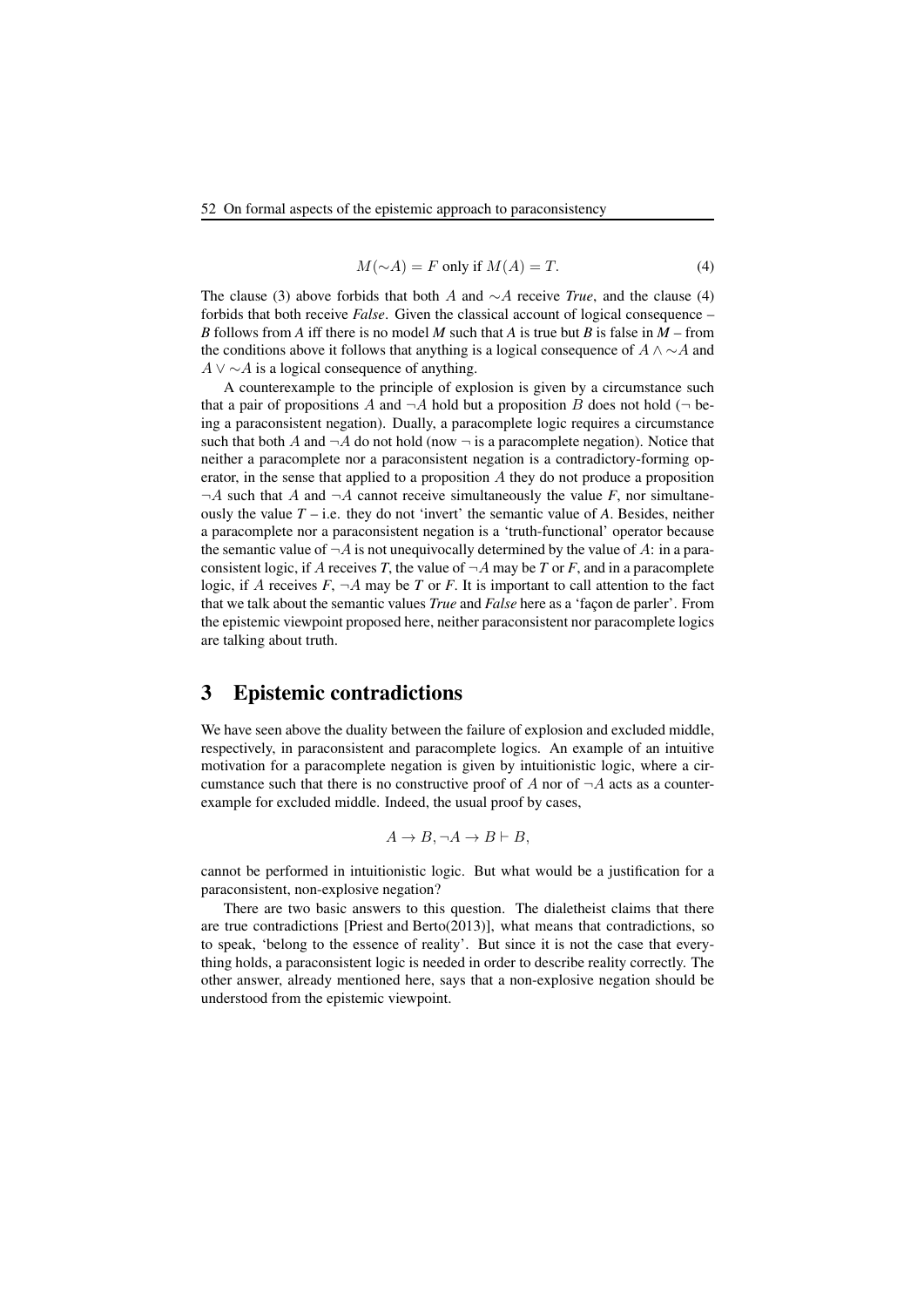The acceptance of A and  $\neg A$  in some contexts of reasoning does not need to mean, and actually does not mean, that both are true. There are a number of circumstances in which we deal with pairs of propositions A and  $\neg A$  such that there are good reasons for accepting and/or believing in both. It does not mean of course that both are true, nor that we actually *believe* that both are true, although we still want to draw inferences in the presence of them. We have already argued elsewhere that a non-dialetheist position in paraconsistency ascribes a property *weaker than truth* to a pair of propositions A and  $\neg A$  that 'hold' in a given context [Carnielli and Rodrigues(2016c)]. We propose the notion of *evidence*, understood as 'reasons for believing/accepting a proposition', to play the role of such a property. There may be evidence that *A* is true even if *A* is false, and conflicting evidence occurs when there are reasons for accepting A and reasons for accepting  $\neg A$ , both simultaneous and non-conclusive.<sup>3</sup>

The reading of contradictions as conflicting evidence fits well with the practices of empirical sciences. There are an extensive literature about contradictions in sciences (e.g. [da Costa and French(2003)], [Nickles(2002)]). The notion of contradictions as conflicting evidence is in line with the view that empirical theories are better seen as *tools* to solve problems, rather than *descriptions* of the world (these two approaches are discussed by [Nickles(2002)]). Of course, the occurrence of contradictions is a problem for the descriptive view of theories, since the latter requires that such a representation be correct (i.e. true). Once this non-representational view of scientific work is accepted, contradictions in the empirical sciences are better viewed as originated in limitations of our cognitive apparatus, failure of measuring instruments and/or interactions of these instruments with phenomena, stages in the development of scientific theories or even simply mistakes, to be corrected.

### 4 *BLE*: the Basic Logic of Evidence

In this section, we present a natural deduction system, the *Basic Logic of Evidence* (*BLE*), suited to the reading of contradictions as conflicting evidence. *BLE* ends up being equivalent to Nelson's logic *N4*, but has been conceived for a different purpose (see Section 9.1). The rules of *BLE* intend to express preservation of evidence in the following sense: supposing the availability of evidence for the truth (or falsity) of the premises, we ask whether an inference rule yields a conclusion for which evidence for its truth (or falsity) is also available. This approach has an analogy to the inference rules for intuitionistic logic, when the latter is understood epistemically as concerned with the availability of a constructive proof. Indeed, the basic idea of the Brouwer-Heyting-Kolmogorov interpretation is that an inference rule is valid if it transforms constructive proofs for one or more premises into a constructive proof of the conclu-

 $3$ The use we make here of the notion of evidence is close to how evidence in understood in epistemology – see [Kelly(2014)], [Achinstein(2010)] and also [Carnielli and Rodrigues(2016c)].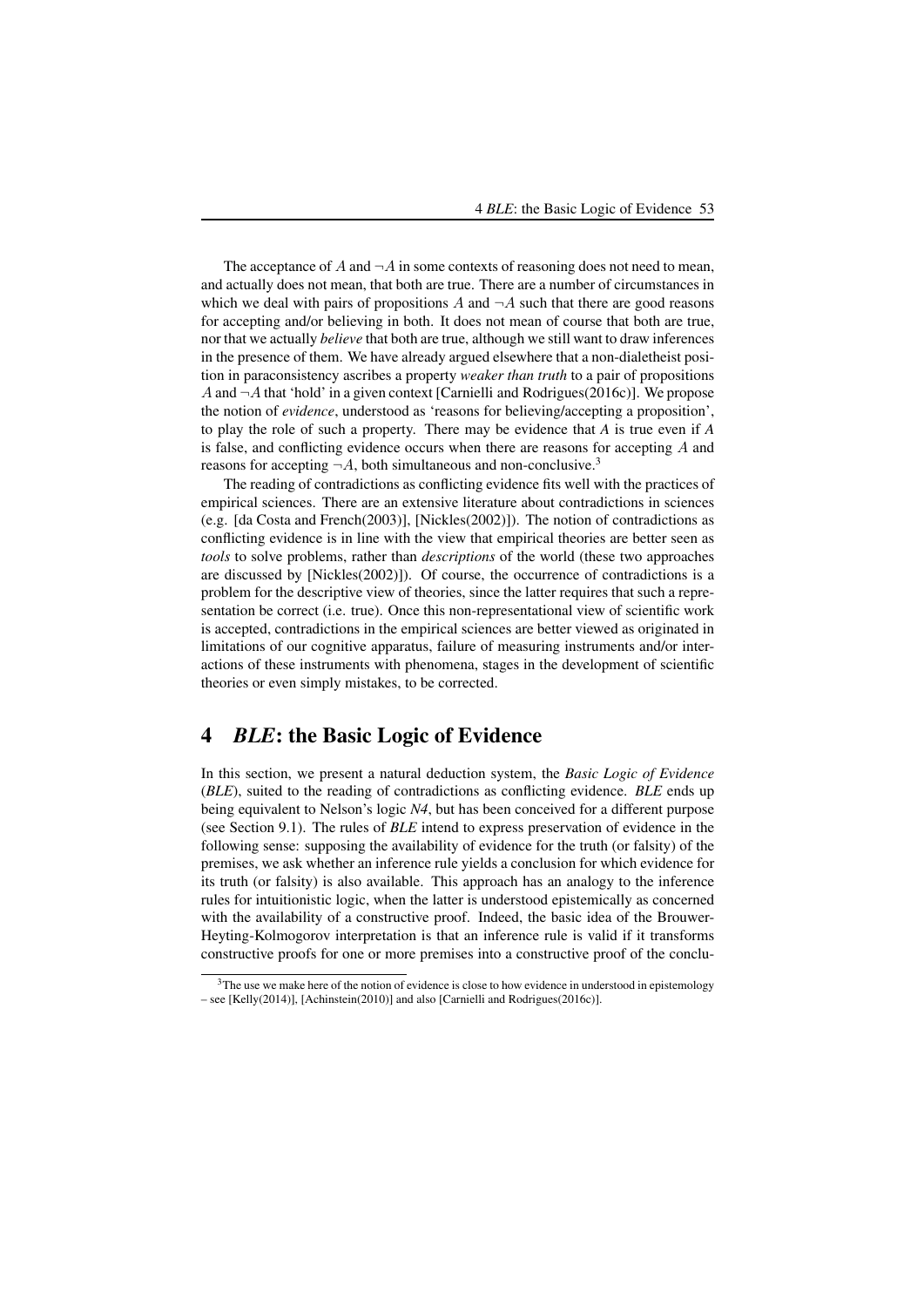sion. Natural deduction systems has been presented by [Gentzen(1935)] as formalisms capable of expressing 'natural logical reasoning'. Natural deduction fits our purpose here because we want to express how people actually, and naturally, draw inferences when the criterion is preservation of evidence.

Consider that the falsity of *A* is represented here by  $\neg A$ . 'Evidence that *A* is true' is understood as 'reasons for accepting/believing in *A*', and 'evidence that *A* is false' means 'reasons for accepting/believing in  $\neg A$ '. *BLE* is paraconsistent and paracomplete, neither explosion nor excluded middle hold. This is because there may be contexts with conflicting evidence as well as contexts with no evidence at all. In the former both A and  $\neg A$  hold, in the latter both A and  $\neg A$  do not hold.

#### DEFINITION 1. *The basic logic of evidence BLE*

Consider the propositional language  $L_1$  defined in the usual way over the set of con*nectives*  $\{\wedge, \vee, \rightarrow, \neg\}$ *.*  $S_1$  *is the set of of formulas of*  $L_1$ *. Roman capitals stand for meta-variables for formulas of* L1*. The following natural deduction rules define the logic BLE:*

$$
\frac{A \land B}{A} \land E \frac{A \land B}{B} \qquad \frac{A \quad B}{A \land B} \land I
$$
\n
$$
[A] \quad [B]
$$
\n
$$
\frac{A}{A \lor B} \lor I \frac{B}{A \lor B} \qquad \frac{A \lor B \quad C \quad C}{C} \lor E
$$
\n
$$
[A]
$$
\n
$$
\vdots
$$
\n
$$
\frac{B}{A \to B} \to I \qquad \frac{A \to B \quad A}{B} \to E
$$

$$
\frac{\neg A}{\neg(A \land B)} \neg \land I \frac{\neg B}{\neg(A \land B)} \qquad \frac{\neg(A \land B)}{C} \qquad \frac{\neg(A \land B)}{C} \qquad \neg \land E
$$
\n
$$
\frac{\neg A}{\neg(A \lor B)} \neg \lor I \qquad \frac{\neg(A \lor B)}{\neg A} \neg \lor E \qquad \frac{\neg(A \lor B)}{\neg B}
$$
\n
$$
\frac{A}{\neg(A \to B)} \neg \to I \qquad \frac{\neg(A \to B)}{A} \qquad \neg \land E \qquad \frac{\neg(A \to B)}{\neg B}
$$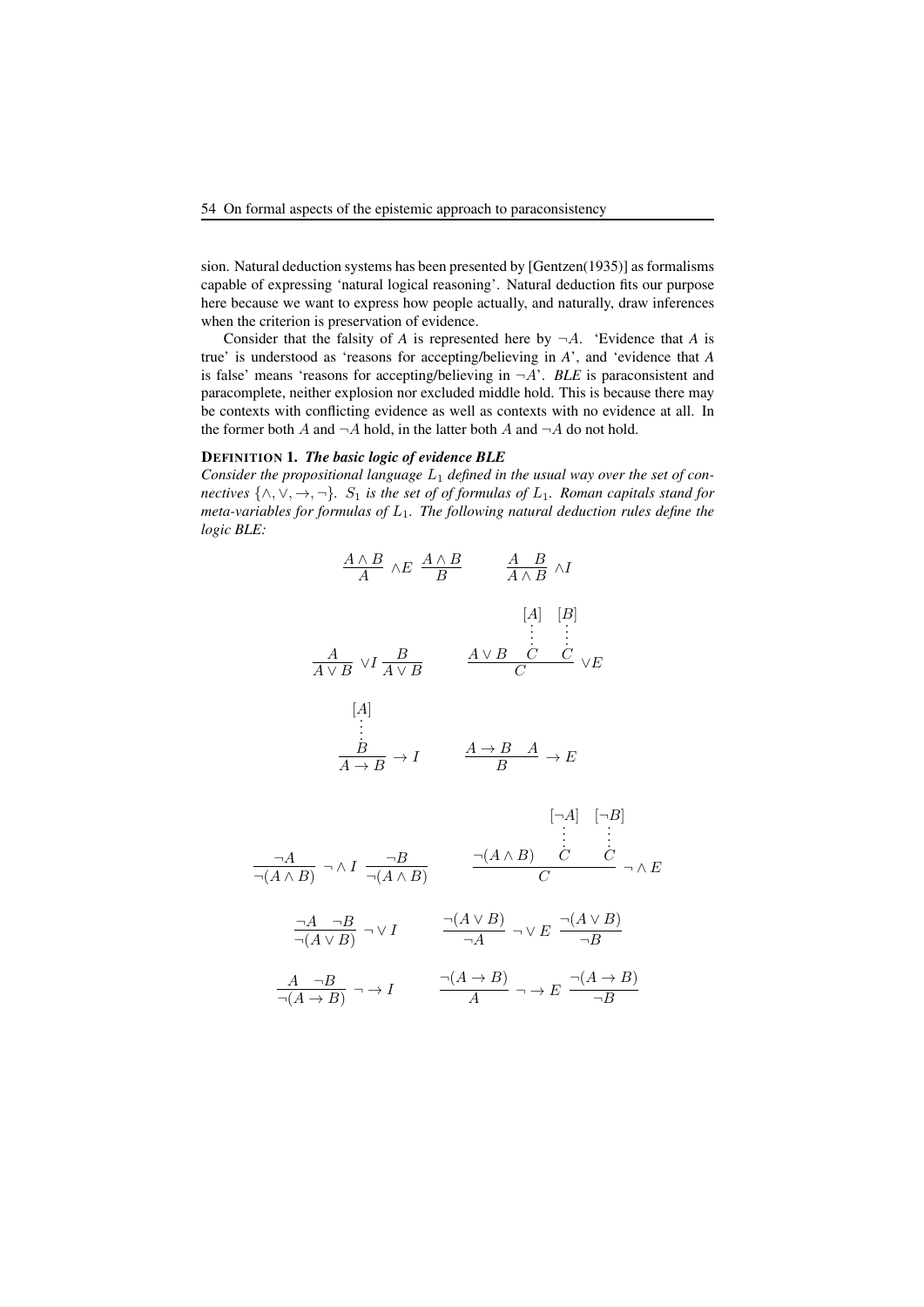$$
\frac{A}{\neg\neg A} \quad DN \quad \frac{\neg\neg A}{A}
$$

As an example, let us see how the preservation of evidence works w.r.t. the introduction rules for  $\wedge$ ,  $\vee$  and  $\rightarrow$  . If  $\kappa$  and  $\kappa'$  are evidence, respectively, for A and B,  $\kappa$ and  $\kappa'$  together constitute evidence for  $A \wedge B$ . Similarly, if  $\kappa$  constitutes evidence for A, then  $\kappa$  is also evidence for any disjunction that has A as one disjunct. For  $\rightarrow$  I, when the supposition that there is evidence  $\kappa$  for A leads to the conclusion that there is evidence  $\kappa'$  for B, this is evidence for  $A \to B$ . The implication, thus, works analogously to both classical and intuitionistic logic. It is not necessary that the contents of *A* and *B* be related.

The rules in which the conclusion is a negation of a conjunction, a disjunction or an implication cannot be obtained from the rules we already have because introduction of negation does not hold.<sup>4</sup> In order to obtain the negative rules we have to ask what would be sufficient conditions for having evidence for the falsity of a conclusion. So, if  $\kappa$  is evidence that *A* is false,  $\kappa$  constitutes evidence that  $A \wedge B$  is false – *mutatis mutandis* for B. Thus, we obtain the rule  $\neg \wedge I$ . Analogous reasoning for disjunction and implication gives the respective introduction rules  $\neg \vee I$  and  $\neg \rightarrow I$ .<sup>5</sup>

It is well-known that the elimination rules for  $\wedge$ ,  $\vee$  and  $\rightarrow$  may be obtained from the introduction rules with the help of the *inversion principle*, presented by [Prawitz(1965)] as a refinement of the famous Gentzen's remarks that the introductions rules are, so to speak, 'definitions' of the connectives, and the eliminations rules are 'consequences' of these definitions [Gentzen(1935), p. 80]. Analogous reasoning works for the 'negative' elimination rules,  $\neg \rightarrow E$ ,  $\neg \land E$  and  $\neg \lor E$ . Suppose an application of the rule  $\neg \rightarrow E$  that concludes *A* from  $\neg (A \rightarrow B)$ . *A* and  $\neg B$  together are sufficient conditions for obtaining  $\neg(A \rightarrow B)$ . So, a derivation of the latter 'already contains' a derivation of *A*. <sup>6</sup> Notice that the negation rules exhibit a 'symmetry' with respect to the corresponding assertion rules for the dual operators.

### 5 A logic of evidence and truth

The logic *BLE* can express preservation of evidence. But in some contexts of reasoning we deal simultaneously with truth and evidence, that is, with propositions that are

<sup>&</sup>lt;sup>4</sup>To see that  $A \rightarrow B$ ,  $A \rightarrow \neg B \vdash \neg A$  does not hold, suppose there is conflicting evidence for *B* and  $\neg B$ , but there is no evidence for  $\neg A$ . So, both  $A \rightarrow B$  and  $A \rightarrow \neg B$  hold, but  $\neg A$  does not hold.

<sup>&</sup>lt;sup>5</sup>The idea that natural deduction rules for concluding falsities may be obtained in a way similar to the rules for concluding truths is found e.g. in [López-Escobar(1972)] and also in [Prawitz(1965)]. Instead of asking about the conditions of assertability, the point is to ask about the conditions of *refutability*. This criterion works also for preservation of evidence.

<sup>6</sup>A more detailed account of the natural deduction rules of *BLE* is found in [Carnielli and Rodrigues(2016c)]. Regarding the inversion principle, see [Prawitz(1965), p. 33].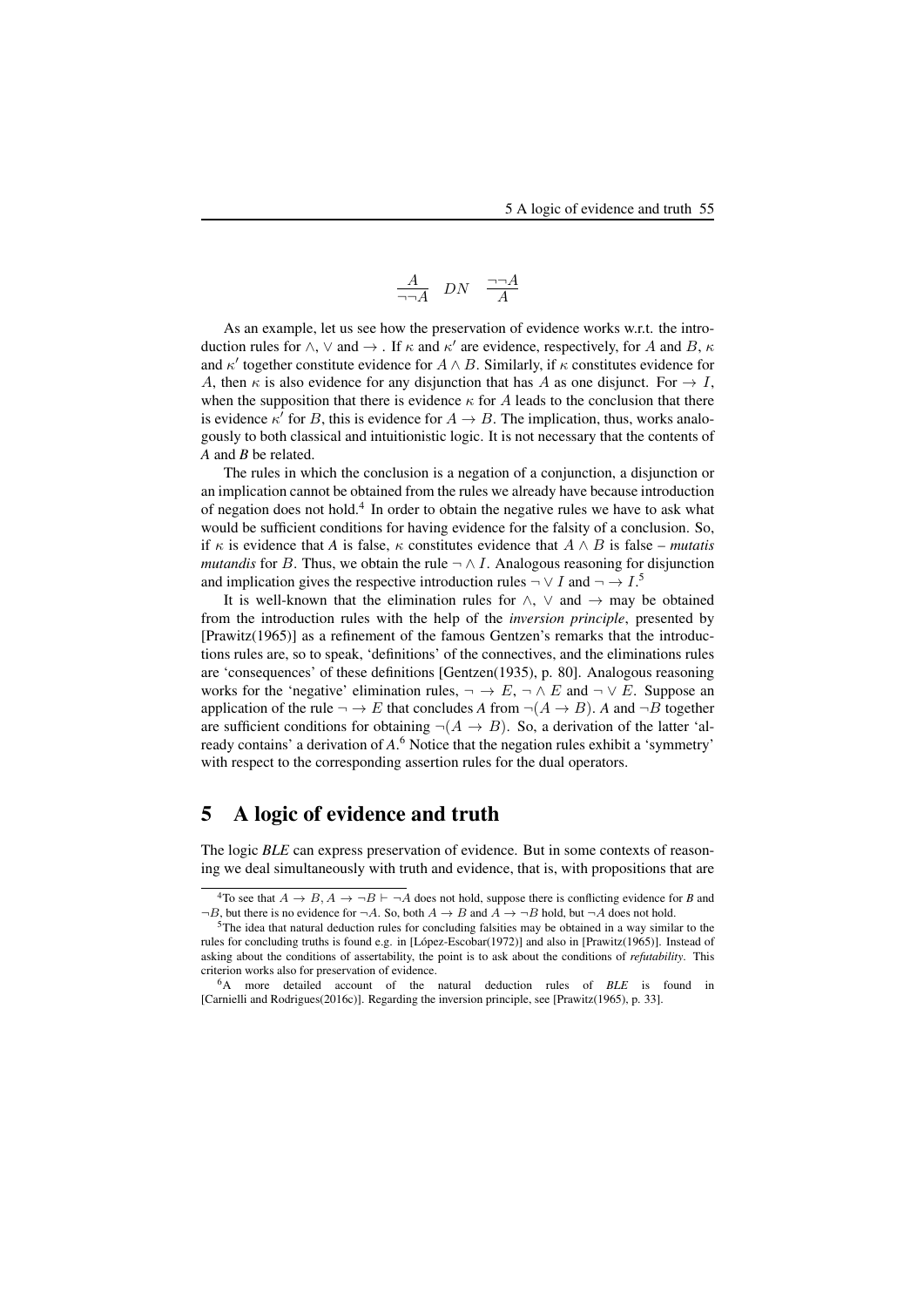taken as conclusively established as true (or false), as well as others for which only non-conclusive evidence is available. Since preservation of truth is the criterion for a valid inference in classical logic, we get a tool for also dealing with true and false propositions if we can restore classical logic precisely for those propositions.

The *Logics of Formal Inconsistency* (from now on LFIs) are a family of paraconsistent logics that encompasses a great number of paraconsistent systems developed within the Brazilian tradition. LFIs are able to express the notion of 'consistency' of propositions inside the object language employing a unary connective:  $\circ A$  means that *A* is consistent. Like any other paraconsistent logic, the principle of explosion does not hold in LFIs. But LFIs are so designed that some contradictions, that we call *consistent contradictions*, lead to triviality. Intuitively, one can understand the notion of a 'consistent contradiction' as a contradiction involving well-established facts, or involving propositions that have been conclusively established as true (or false) – notice that the point is precisely to prohibit consistent contradictions. A logic  $\mathcal L$  is an LFI if the following holds:

For some  $\Gamma$ , *A* and *B*:  $\Gamma$ , *A*,  $\neg$ *A*  $\nvdash$  *B*,

For every  $\Gamma$ , *A* and *B*:  $\Gamma$ ,  $\circ$ *A*, *A*,  $\neg$ *A*  $\vdash$  *B*.

LFIs start from the principle that propositions about the world can be divided into two categories: non-consistent and consistent ones. The latter are subjected to classical logic, and consequently a theory  $T$  that contains a pair of contradictory sentences  $A, \neg A$  explodes only if A is taken to be a consistent proposition.<sup>7</sup>

The motivation of LFIs, restricting some logical property to some propositions, has been extended. In the *Logics of Formal Undeterminedness* (from now on LFUs), a class of paracomplete logics introduced in [Marcos(2005)], excluded middle can be restricted, and recovered, in a way analogous to LFIs restrict and recover explosion. Propositions can be divided into determined and non-determined ones, and a theory *T* may contain a proposition *A* such that neither *A* nor  $\neg A$  hold. In an LFU the language is extended by a new unary connective  $\dot{\varphi}$ , where  $\dot{\varphi}$  means that A is (in some sense) determined. A logic  $\mathcal L$  is an LFU if the following holds:

For some  $\Gamma$ , *A* and *B*:  $\Gamma$ ,  $A \vdash B$ ,  $\Gamma$ ,  $\neg A \vdash B$  but  $\Gamma \nvdash B$ ,

For every  $\Gamma$ , *A* and *B*: if  $\Gamma$ ,  $A \vdash B$  and  $\Gamma$ ,  $\neg A \vdash B$ , then  $\Gamma$ ,  $\forall A \vdash B$ .

<sup>&</sup>lt;sup>7</sup>The idea of expressing a metalogical notion within the object language is found, e.g. in the  $C_n$  hierarchy introduced by [da Costa(1963)], through the idea of 'well-behavedness' of a formula. In da Costa's hierarchy, however, this is done employing a definition: in  $C_1$  it is expressed by  $A^\circ$ , an abbreviation of  $\neg(A \land \neg A)$ , which makes the 'well-behavedness' of A equivalent to saying that A is non-contradictory. On the other hand, in the LFIs,  $\circ A$  is introduced in such a way that allows  $\circ A$  and  $\neg(A \land \neg A)$  to be logically independent (non-equivalent). The family of LFIs incorporate a wide class of paraconsistent logics, as shown in [Carnielli et al.(2007)Carnielli, Coniglio, and Marcos] and [Carnielli and Coniglio(2016)].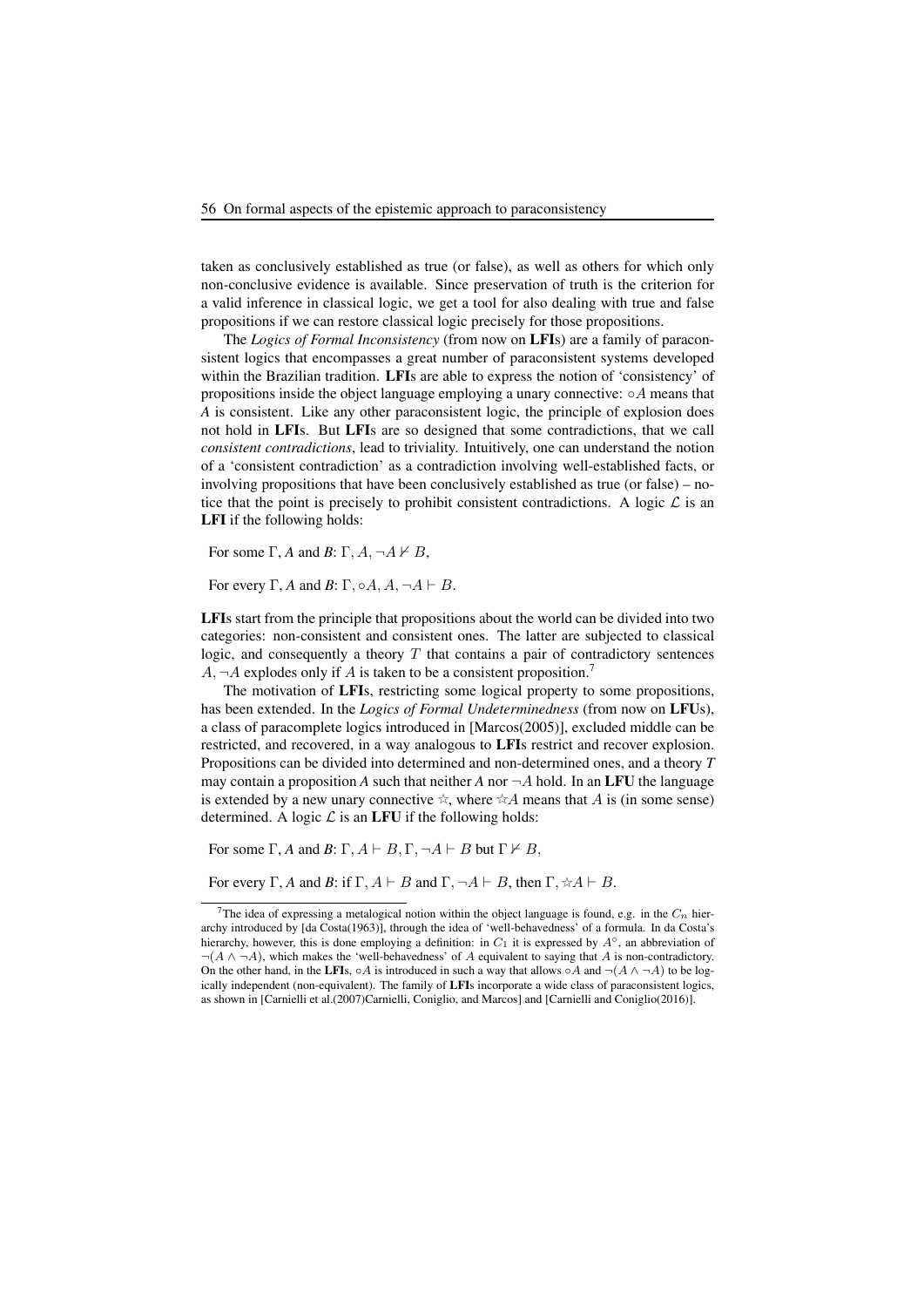An LFI and an LFU may be combined in an LFIU – a *Logic of Formal Inconsistency and Undeterminateness*. Explosion and excluded middle may be recovered at once with respect to a given formula *A*, and hence the properties of classical negation with respect to A. Since here we want to recover consistency and determinateness simultaneously, we use the symbol  $\circ$  for both notions. The logic of evidence and truth obtained by extending *BLE*, is an LFIU.

#### DEFINITION 2. *The logic of evidence and truth LET j*.

Consider the propositional language  $L_2$  defined in the usual way over the set of con*nectives*  $\{\wedge, \vee, \rightarrow, \neg, \circ\}$ *.* S<sub>2</sub> *is the set of of formulas of*  $L_2$ *. The logic of formal*  $inconsistency$  and undeterminedness  $LET_J$  *is defined by adding to BLE the rules below:*

$$
\begin{array}{ccc}\n[A] & [\neg A] \\
\vdots & \vdots \\
\circ A & B & B \\
B & PEM^{\circ} & \stackrel{\circ A}{B} & A & \neg A \\
\end{array} EXP^{\circ}
$$

From 'outside' of the system, ◦A means the truth-value of *A* has been conclusively established, or that there is *conclusive evidence* with respect to the truth-value of A. So, the fact that a proposition A is true is expressed as  $\circ A \wedge A$ , and the fact that A is false as  $\circ A \wedge \neg A$ .

The unary operator, ∘ may be called a *classicality* operator because when  $\circ A_1, \ldots, \circ A_n$  hold, classical logic is recovered for all formulas that depend only on  $A_1, ..., A_n$  and are formed with  $\rightarrow$ ,  $\land$ ,  $\lor$  and  $\neg$ .<sup>8</sup>

### 6 Valuation semantics for *BLE* and *LET*<sup>J</sup>

The valuation semantics to be presented in this section for  $BLE$  and  $LET_J$  does not intend to be a 'semantics' in the sense of a non-linguistic device that 'explains the meaning' of the corresponding deductive system – like, for example, the truth-tables for classical logic and the possible-worlds semantics for alethic modal logic. In the latter, the semantic clauses 'make sense' independently of the deductive system. On the other hand, the valuation semantics to be presented here is better seen as a mathematical tool capable of *representing* the inference rules in such a way that some technical results may be proved.

Valuation semantics have been proposed for the logics of da Costa's hierarchy  $C_n$  as a "generalization of the common semantics of the classical propositional calculus" [da Costa and Alves(1977), p. 622]. Later on, valuation semantics have been proposed also for da Costa's logic  $C_{\omega}$ 

<sup>&</sup>lt;sup>8</sup>More details and several technical results that fit the intended intuitive interpretation of *BLE* and *LET*<sub>J</sub> in terms of evidence and truth are to be found in [Carnielli and Rodrigues(2016c)]).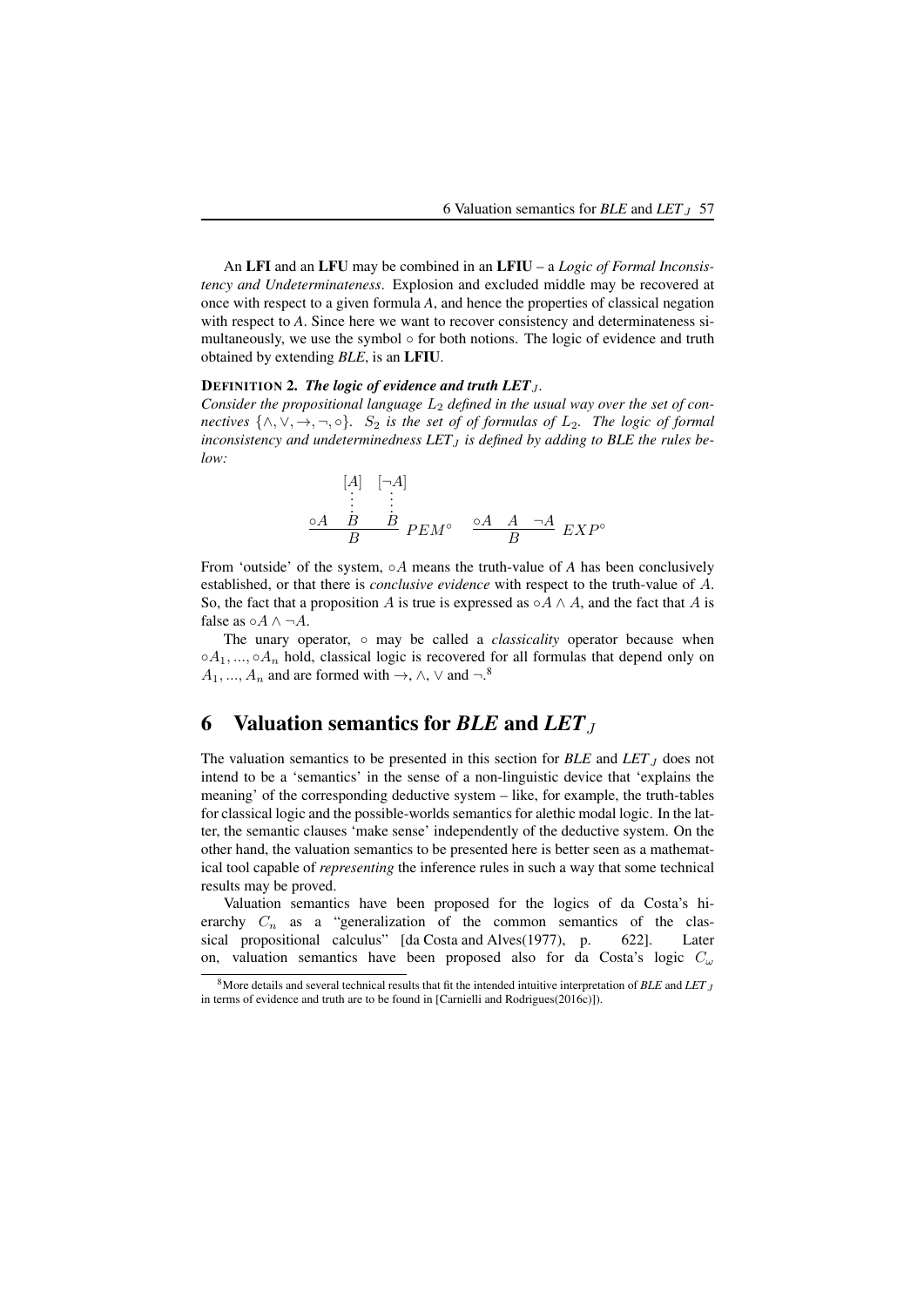[Loparic(1986)], intuitionistic logic [Loparic(2010)] and several Logics of Formal Inconsistency (LFIs) ([Carnielli et al.(2007)Carnielli, Coniglio, and Marcos] and [Carnielli and Coniglio(2016)]). Given a language *L*, valuations are functions from the set of formulas of L to  $\{0, 1\}$  in such a way that the semantic clauses are a kind of *representations* of the axioms. Roughly speaking, as we will see, assigning 1 and 0 to a formula *A* means, respectively, that *A* holds and *A* does not hold.

**DEFINITION 3.** A semivaluation s for BLE is a function from the set  $S_1$  of formulas *to* {0, 1} *such that:*

*(i)* if  $s(A) = 1$  *and*  $s(B) = 0$ *, then*  $s(A \to B) = 0$ *, (ii)* if  $s(B) = 1$ *, then*  $s(A \rightarrow B) = 1$ *, (iii)*  $s(A \wedge B) = 1$  *iff*  $s(A) = 1$  *and*  $s(B) = 1$ *,*  $(iv) s(A \vee B) = 1$  *iff*  $s(A) = 1$  *or*  $s(B) = 1$ *,*  $(v) s(A) = 1$  *iff*  $s(\neg\neg A) = 1$ ,  $(vi) s(\neg(A \land B)) = I$  *iff*  $s(\neg A) = 1$  *or*  $s(\neg B) = 1$ *,*  $(vii) s(\neg(A \lor B)) = 1$  *iff*  $s(\neg A) = 1$  *and*  $s(\neg B) = 1$ *,*  $(viii) s(\neg(A \rightarrow B)) = 1$  *iff*  $s(A) = 1$  *and*  $s(\neg B) = 1$ *.* 

**DEFINITION 4.** A semivaluation s for LET  $<sub>I</sub>$  is a function from the set  $S<sub>2</sub>$  of formulas</sub> *to* {0, 1} *that satisfies the clauses (i)-(viii) of Definition 3 plus the following clause:*

*(ix) if*  $s( \circ A) = 1$ *, then*  $(s(A) = 1$  *if and only if*  $s( \neg A) = 0$ *).* 

**DEFINITION 5.** A valuation for BLE/LET<sub>J</sub> is a semivaluation for which the condition *below holds:*

- *(Val) For all formulas of the form*  $A_1 \rightarrow (A_2 \rightarrow ... \rightarrow (A_n \rightarrow B)...)$  *with* B *not of the form*  $C \rightarrow D$ *:* 
	- *if*  $s(A_1 \rightarrow (A_2 \rightarrow ... \rightarrow (A_n \rightarrow B)...)) = 0$ *, then there is a semivaluation* s' *such that for every i,*  $1 \le i \le n$ ,  $s(A_i) = 1$  *and*  $s(B) = 0$ *.*

Logical consequence in *BLE* and *LET*<sub>J</sub> is defined as usual:  $\Gamma \models A$  if and only if for every valuation *v*, if  $v(B) = 1$  for all  $B \in \Gamma$ , then  $v(A) = 1$ . The semantics above is sound and complete, and provides a decision procedure for  $BLE$  and  $LET_J$  by means of the *quasi-matrices* (see [Carnielli and Rodrigues(2016c)]). Below, as an example, we show how the quasi-matrices work.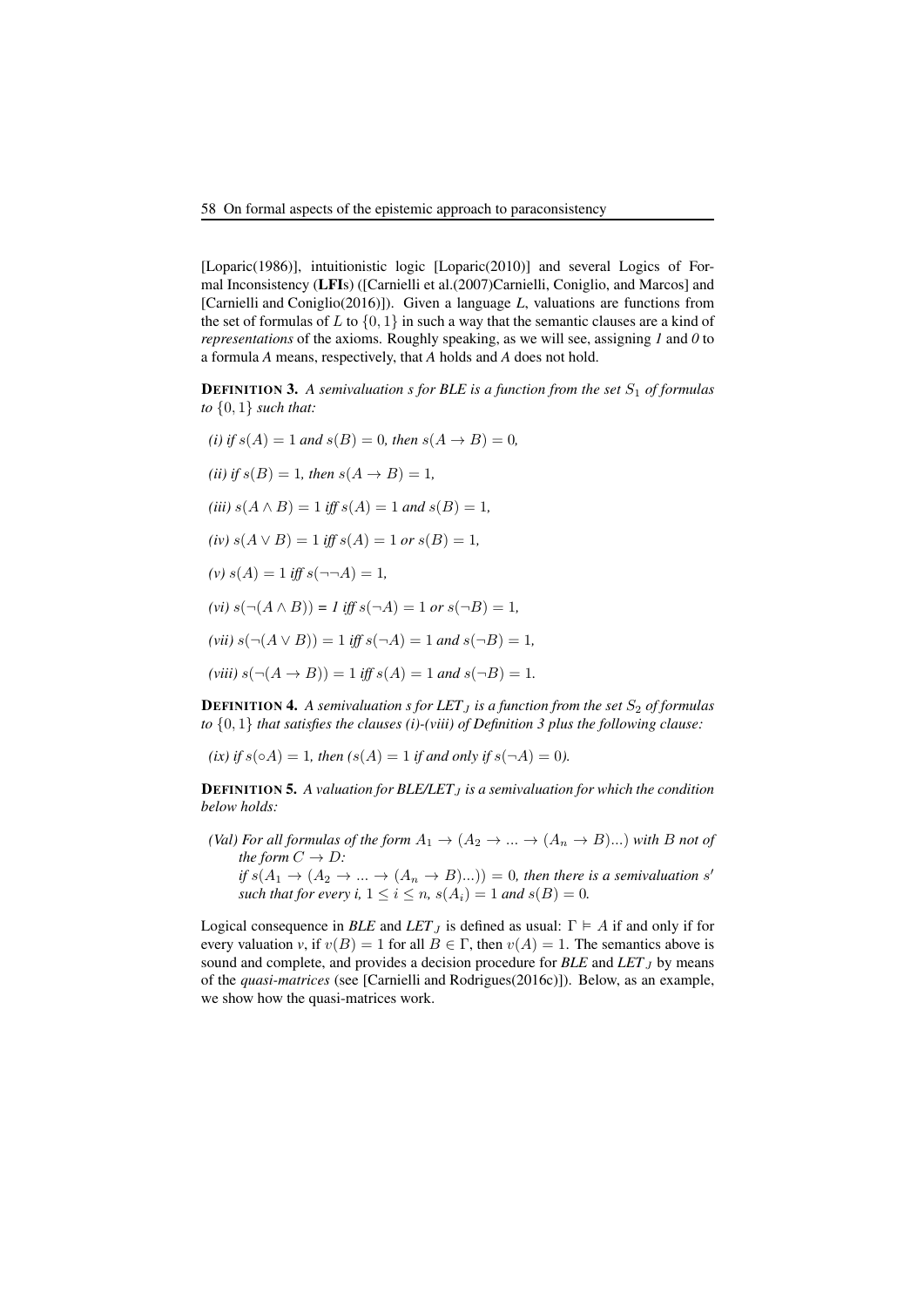| $\neg p \rightarrow q$                       |       |       |       |       |       |       |       |       |       |          | 0        |          |  |
|----------------------------------------------|-------|-------|-------|-------|-------|-------|-------|-------|-------|----------|----------|----------|--|
| $(\neg p \rightarrow q)$<br>$\boldsymbol{p}$ | 0     |       |       |       |       |       |       |       |       |          | 0        |          |  |
|                                              | $s_1$ | $s_2$ | $s_3$ | $s_4$ | $s_5$ | $s_6$ | $s_7$ | $s_8$ | $s_9$ | $s_{10}$ | $s_{11}$ | $s_{12}$ |  |

**EXAMPLE 6.**  $p \rightarrow (\neg p \rightarrow q)$  *is invalid in BLE.* 

In the example 6 above, the semi-valuation  $s_{11}$  turns out to be a valuation that acts as a counter-example. Notice that *BLE* and *LET J* are not compositional, in the sense that the semantic value of a complex formula is not always functionally determined by the semantic values of its component parts.

**EXAMPLE 7.**  $\circ p \rightarrow (p \lor \neg p)$  *is valid in LET j*.

| $\neg p$                       |                |       |       |       |       |       |  |
|--------------------------------|----------------|-------|-------|-------|-------|-------|--|
| $\circ p$                      |                |       | 0     |       |       |       |  |
| $p \vee \neg p$                |                |       |       |       |       |       |  |
| $(p \vee \neg p)$<br>$\circ p$ |                |       |       |       |       |       |  |
|                                | S <sub>1</sub> | $s_2$ | $s_3$ | $s_4$ | $s_5$ | $s_6$ |  |

In the example 7 above, the semi-valuation  $s_1$  is not a valuation, since the clause *Val* of Definition 5 is not satisfied. *BLE*, being coincident with Nelson's logic *N4*, is an extension of positive intuitionistic logic *(PIL)*. Indeed, clauses (i)-(iv) of definition 3 plus clause (Val) of definition 5 give a valuation semantics for *PIL*. 9

## 7 Inferential semantics for *BLE* and *LET*<sub>J</sub>

According to the standard view, syntax is concerned with the formal properties of linguistic expressions without regard to their meanings. Syntax, thus, includes formulas, axioms, rules of inference and proofs – in sum: manipulation of symbols according to certain rules. The word 'semantics' in the broad sense has to do with the *meanings* of the linguistic expressions, and such meanings are given by how the expressions are 'related to reality'. However, when a semantics is given to a deductive system, it is not always the case that the respective semantic values 'explain the meanings' of the corresponding expressions. Especially in the case of non-classical logics, it is not uncommon that the semantics, although a useful tool for providing counter-examples,

<sup>&</sup>lt;sup>9</sup>A more detailed presentation of valuation semantics for *BLE* and *LET*<sub>J</sub> may be found in [Carnielli and Rodrigues(2016c)] and [Carnielli and Rodrigues(2016a)].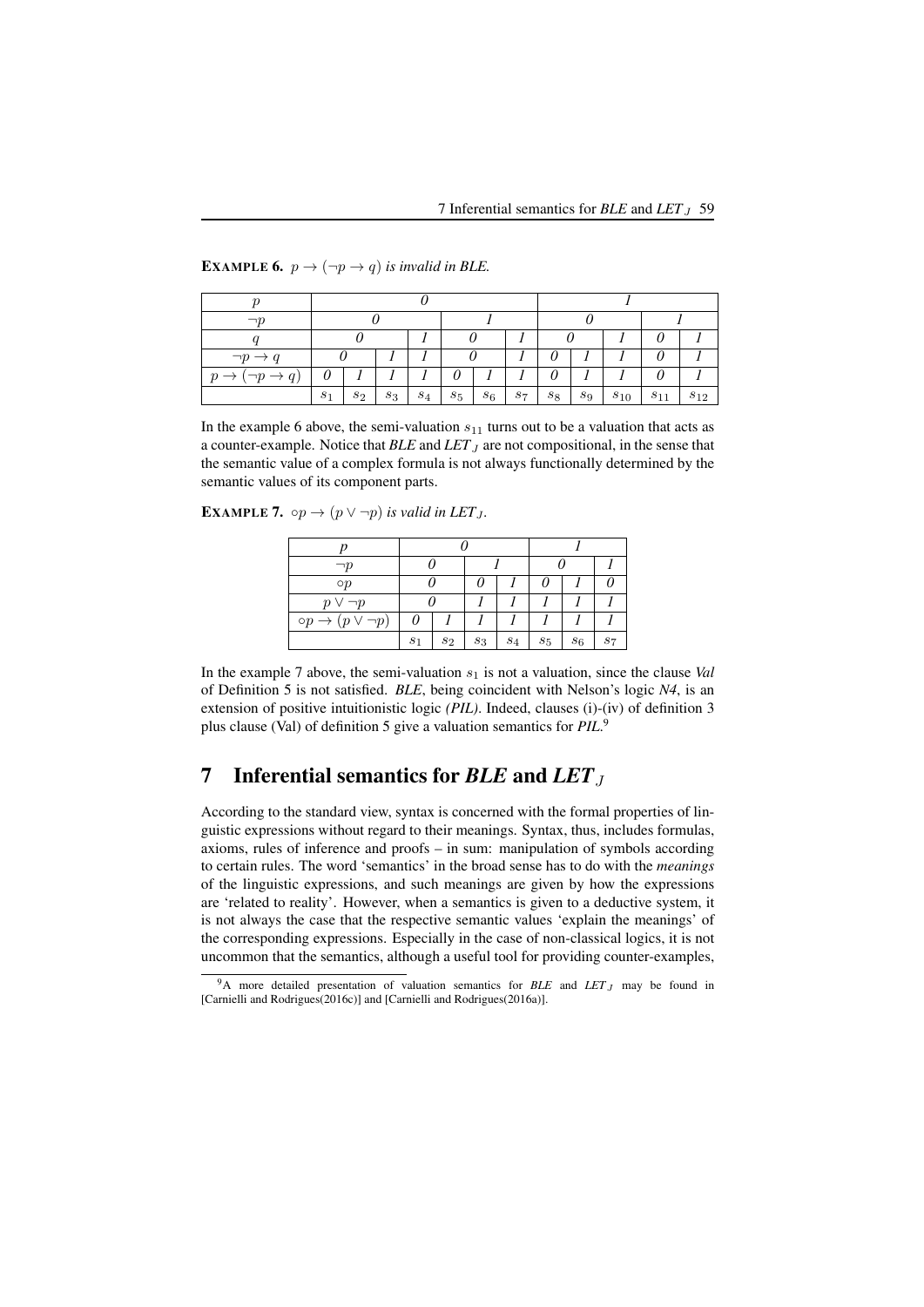decision methods and other relevant results, actually does not give any explanation of the meanings of the expressions, let alone the deductive system as a whole. An example of this situation is precisely the valuation semantics presented above for *BLE* and *LET*<sub>J</sub>. However, the semantics of a deductive system, in the broad sense of an *explanation of meaning*, may be provided by the syntax, that is, by how the system is used to make inferences.

The proof-theoretic – or inferential – semantics is an approach to meaning originated in the natural deduction for intuitionistic logic.<sup>10</sup> Differently from the truthconditional theory of meaning, inferential semantics provides meanings to the connectives of intuitionistic logic without the need of a semantics in the standard sense, i.e. the attribution of semantic values to formulas. The meanings are given by the deductive system itself, or more precisely, by the inference rules, that in this case do not express preservation of (a transcendent notion of) truth, but rather preservation of the availability of a constructive proof. The 'link to reality', so to speak, is given by the deductive system, more precisely, by the introduction rules. Now, since the meanings no longer depend on the semantics, but have been given by syntax, it becomes clear that valuation semantics for intuitionistic logic are nothing but mathematical representations of the formal system.

The origin of this idea is in [Gentzen(1935)], where the natural deduction system *NJ* for intuitionistic logic is presented. There we find the passage already mentioned in section 4, according to which the introduction rules are 'definitions' of the respective symbols [Gentzen(1935), p. 80]. From this perspective, the meaning of the connective  $\vee$ , for example, is given by how we *use* it in inferences which are not concerned with preservation of truth, but rather with preservation of availability of a (constructive) proof. The introduction rules for disjunction say that having available a proof of *A* (or a proof of *B*) is a sufficient condition for having a proof of the disjunction  $A \vee B$ . Intuitionistically, a disjunction cannot be obtained otherwise.

We propose to expand the basic idea of inferential semantics to the paraconsistent logics *BLE* and *LET*<sub>J</sub>. On what regards *BLE*, the point is how we *use* the connectives in inferences that preserve evidence. So, the meanings of the logical connectives is also given by the inference rules, but now in a context where what is at stake is *preservation of evidence*. The same idea applies to  $LET_J$ , that is able to deal simultaneously with evidence and truth. In *LET*<sub>J</sub>, classical logic holds for formulas marked with  $\circ$ . Thus, we can say that for such formulas the meaning of the connectives is classical.<sup>11</sup>

<sup>&</sup>lt;sup>10</sup>Since we are going to extend the idea of proof-theoretic semantics to paraconsistent logics that are not concerned with 'truth obtained by means of a proof', but rather with 'preservation of evidence', we prefer to use the more general expression 'inferential semantics'.

<sup>&</sup>lt;sup>11</sup>A more detailed analysis of the natural deduction rules of *BLE* and *LET*<sub>J</sub> regarding preservation of evidence and truth is given in [Carnielli and Rodrigues(2016c)].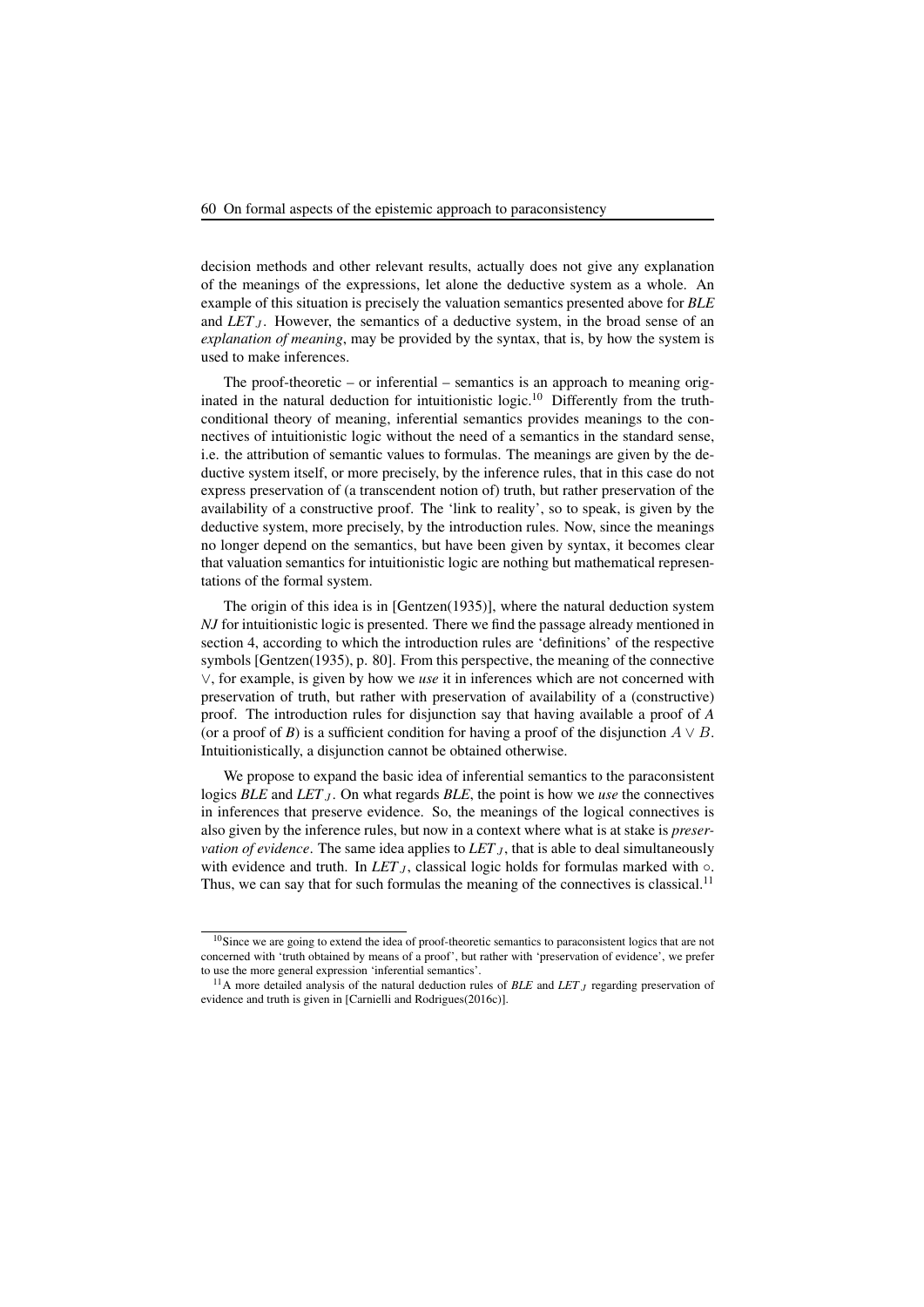### 8 A calculus for factive and unfactive evidence

The logics *BLE* and *LET*<sub>J</sub> define a notion of *preservation of evidence* in a precise way. But the corresponding notion of *evidence* is not formal. Melvin Fitting has provided in [Fitting(2016)] a formal alternative by means of the so-called *justification logics*. Fitting was able to show that *BLE* has both implicit and explicit evidence interpretations in a strictly formal sense. It is convenient to recall that *BLE* is presented through natural deduction rules, where the underlying idea is that rules should preserve evidence for an assertion, rather than its truth. A sequent calculus for the equivalent logic *N4* can be found in [Kamide and Wansing(2012)].

The plan followed in [Fitting(2016)] has a close analogy with the case of intuitionistic propositional logic, which is known since the work of [Gödel(1933)] to be embeddable into the modal logic S4. It was proved later (see [Artemov(2001)], [Artemov(2008)] and [Artemov and Fitting(2015)]) that  $S4$  in turn embeds into the *strong justification logic* LP, <sup>12</sup> and the latter embeds into arithmetic. The logic LP provides a kind of calculus for certain *justification terms*. These terms can be regarded as representatives of proofs, and instead of  $\Box A$  we may write t: A, where t is a justification term. The plan is the following:

- 1. It is first shown that *BLE* embeds into the modal logic KX4 explained below, a *logic of implicit uncertain evidence*, in which  $\Box A$  can be interpreted as asserting that there is evidence for A, where this evidence can be partial or uncertain, and sometimes even incomplete and contradictory.
- 2. It is shown, furthermore, that KX4 in its turn embeds into the *justification logic* JX4, whose terms express pieces of uncertain evidence and are closed under certain operations that perform on such pieces of evidence.

The current axiomatization of the modal logic S4, inherited from Kurt Gödel, builds on the idea that  $\Box$  has some intrinsic provability properties. The fact that intuitionistic logic embeds into S4 justifies the view that 'intuitionistic truth' can be understood as a version of provability *from the viewpoint of a classical mathematician*.

Provability may be considered as 'evidence of the strongest kind'. [Fitting(2016)] points out that provability coincides with the notion of evidence represented implicitly in S4, and explicitly in LP. Proofs can be seen as *factive* evidence, that is, evidence that is 'certain and never mistaken'. In contrast, the notion of evidence treated in *BLE* and represented implicitly in KX4, and explicitly in JX4, is *unfactive* in the sense of being disputable, retrievable or non-conclusive.<sup>13</sup>

<sup>&</sup>lt;sup>12</sup>It should not be confused with the Logic of Paradox of Priest [Priest(1979)]

<sup>13</sup>We take the liberty to coin the term 'unfactive' due to its enlightening character.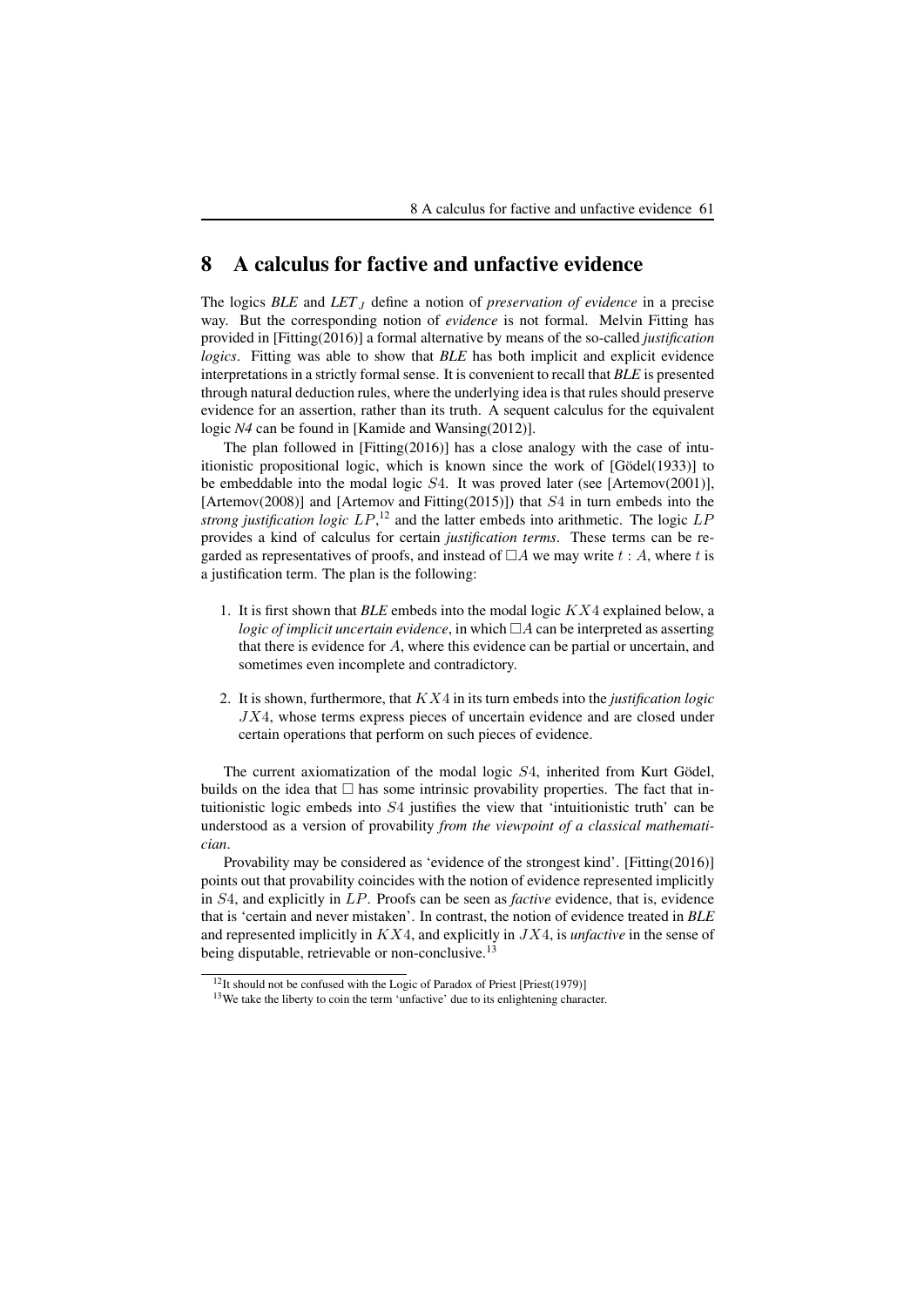$KX4$  is a normal modal (strict) subsystem of  $S4$  obtained by dropping, precisely, the axiom of the factivity

 $\Box A \rightarrow A$ 

and adding a new axiom schema called  $C4$  or  $X$  for weaker or erroneous evidence:

 $\Box\Box A \rightarrow \Box A.$ 

Informally, this schema expresses that evidence for the existence of evidence for A is sufficient to count as evidence for A. The other schemas for  $KX4$  are the usual  $K$ :

$$
\Box(A \to B) \to (\Box A \to \Box B)
$$

and 4:

 $\Box A \rightarrow \Box \Box A$ 

plus *modus ponens*. Obviously, in KX4

 $\Box \Box A \equiv \Box A$ 

holds, which amounts to saying that evidence for the existence of evidence for some A is the same as evidence for A.

In this way,  $KX4$  is an implicit logic of unfactive (or non-factive) evidence, in the same way S4 is a logic of provability (the term *implicit* refers to the fact that evidence is not explicitly shown, but just existential, as indicated by the modal operator  $\Box$ ). As remarked in [Fitting(2016)], KX4 is complete with respect to frames meeting the conditions of transitivity and denseness.

The notion of 'implicit evidence against A' is also treated. Evidence is understood as something positive. The idea behind the rule  $\neg \wedge I$ , presented in Definition 1, is the following: if  $\kappa$  is evidence that A is false,  $\kappa$  constitutes evidence that  $A \wedge B$  is false. An example given by Fitting illustrates this rule:

We see that it is not raining, for instance, this is positive evidence that it is false that it is raining, and hence we have positive evidence that it is not both raining and cold. [Fitting(2016)]

This justifies a version of *implicit* evidence for *BLE*. One of the two main results of [Fitting(2016)] reads:

#### THEOREM 8. *Theorem on Implicit Evidence for BLE:*

A *is a theorem of BLE iff*  $A^f$  *is a theorem of*  $KX4$ *, where*  $A^f$  *is an inductively defined translation from the language of BLE into the language of*  $K X4$  *using*  $\Box$  *that reads as 'implicit evidence for* A*'.*

*Proof:* see [Fitting(2016)]*.*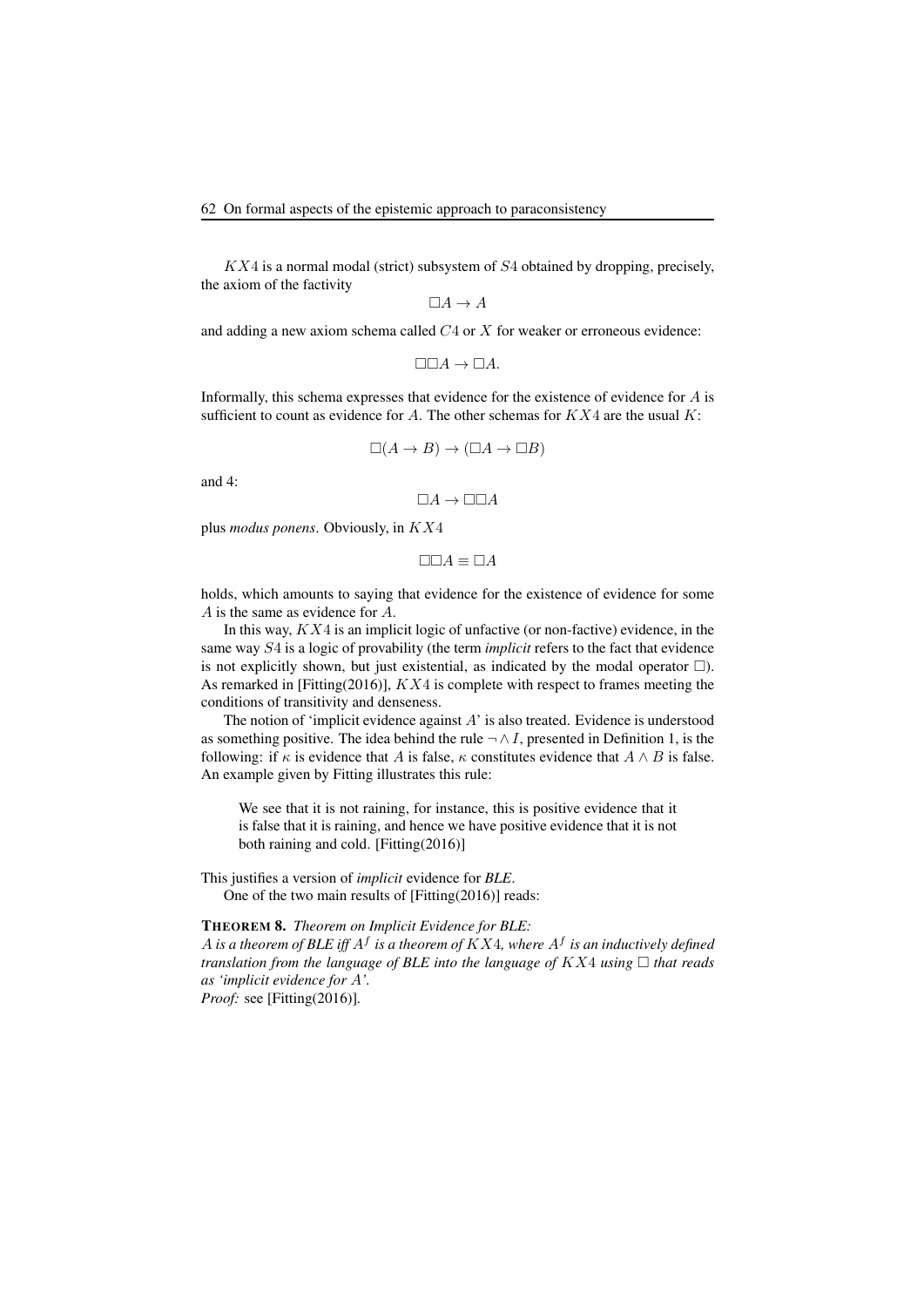An *explicit* counterpart to  $KX4$ , called  $JX4$ , can be obtained (omitting technical details) in such a way that  $JX4$  serves as a justification counterpart of  $KX4$  and is connected with it via a realization theorem, just as  $LP$  and  $S4$  are connected in the sense of [Fitting(2015)].

The *justification formulas* of JX4 are built up from propositional letters using the usual propositional connectives, certain justification terms and additional justification formulas of the kind  $t : A$ , given by the following formation rule: if  $t$  is a justification term and A is a justification formula, then  $t : A$  is a justification formula. Then it comes to the second main result of [Fitting(2016)]:

#### THEOREM 9. *Explicit Evidence for BLE:*

A<sup>f</sup> *is a theorem of* KX4 *if and only if some normal realization of* A<sup>f</sup> *is a theorem of* JX4*.*

*Proof:* see [Fitting(2016)]*.*

The fact that the logic *BLE* embeds into the modal logic KX4 (via the Theorem on Implicit Evidence for *BLE*) justifies the view, in analogy with the intuitionistic case, that derivability in *BLE* can be understood as (preservation of) unfactive evidence *from the viewpoint of a classical philosopher*. The Theorem on Explicit Evidence for *BLE* grants that such evidence is rigorous and can be treated in a formal calculus. Several examples are given in [Fitting(2016)], while leaving as an open problem an investigation of  $LET_J$  in terms of formalized implicit and explicit evidence.

# 9 An algebraic approach: Fidel structures for *BLE* and  $LET_J$

### 9.1 Nelson's logic *N4* and the basic logic of evidence *BLE*: different views under equivalent formalisms

D. Nelson introduced in [Nelson(1949)] a constructible interpretation for the firstorder number theory based on intuitionistic logic. Nelson's aims was to overcome what appears to be a non-constructive feature of the intuitionistic negation  $\neg$ . In Nelson's logic *N* of 1949 some principles valid in the standard intuitionistic logic are not valid – a remarkable example is the principle of non-contradiction  $\neg(A \land \neg A)$  – and some principles intuitionistically invalid are valid in *N*. In the first-order system N for number theory obtained from Nelson's interpretation, the resulting negation called *strong negation* (here denoted by −) satisfies all the properties of a De Morgan negation as well as the following meta-property:

 $\vdash -(A \land B)$  implies  $\vdash -A$  or  $\vdash -B$ .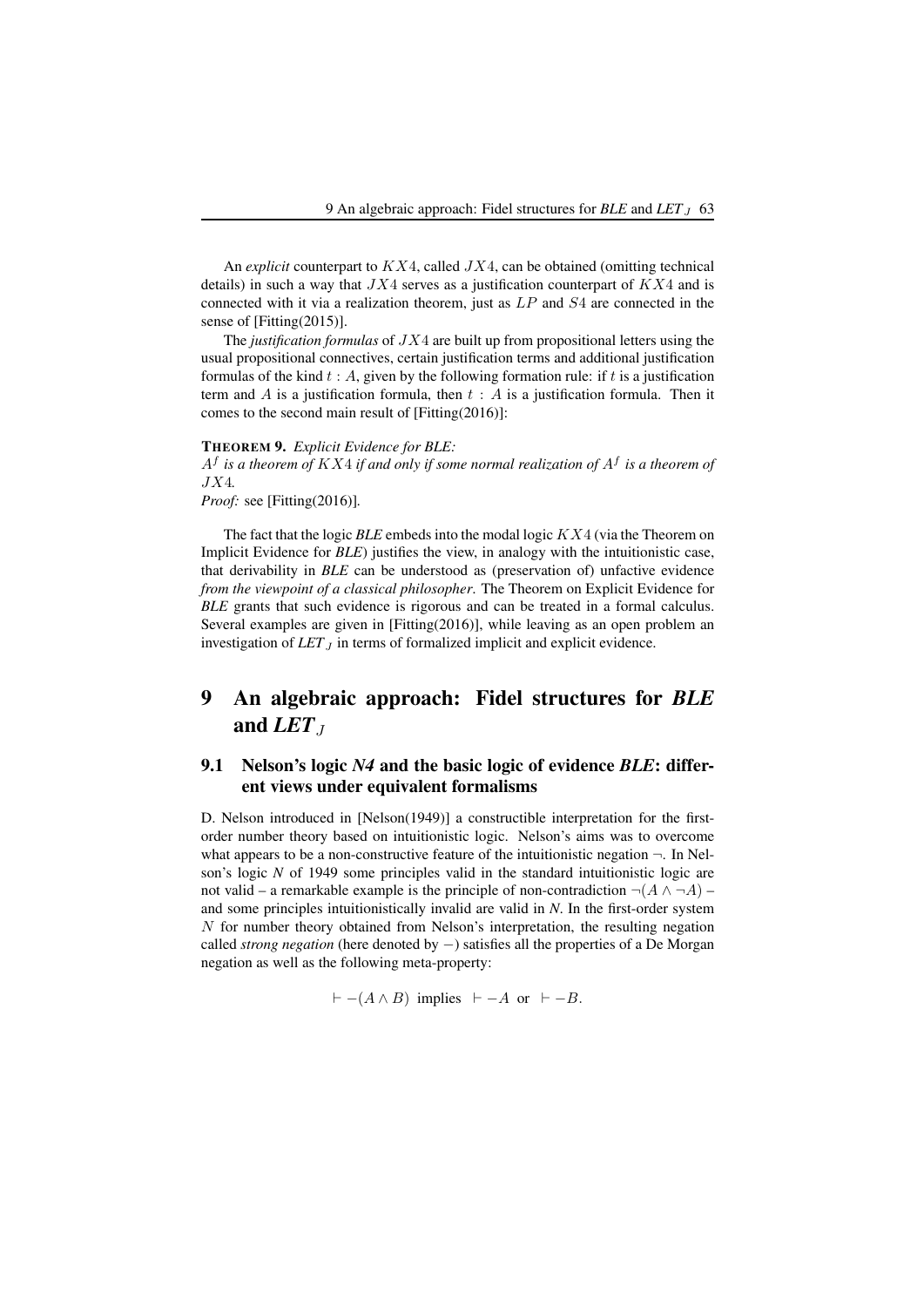Indeed, from the constructive viewpoint, it seems plausible that supposing a formula  $A \wedge B$  has been proved false, either a proof of the falsity of A or a proof of the falsity of  $B$  should be available.

In 1959 Nelson introduced a system called S based on positive first-order intuitionistic logic (see [Nelson(1959)]) which turned out to be paraconsistent for secondary reasons. Together with A. Almukdad, he later proposed, in 1984, a variant of S called  $N^-$  (see [Almukdad and Nelson(1984)]). This system became the standard presentation of Nelson's paraconsistent logic. [Odintsov(2003)] rebaptized  $N^-$  as  $N4$ , proving that it is sound and complete with respect to a class of algebras called *N4*-lattices, as well as with respect to a variant of an algebraic-relational class of structures originally introduced by M. Fidel in [Fidel(1977b)] for da Costa's calculi  $C_n$  and afterwards for Nelson's logic N in [Fidel(1980)]. This kind of structures, called *Fidel-structures* or F*-structures* in [Odintsov(2003)], will be adapted here (Section 9.3 below) to give a semantical characterization for system  $LET_J$ . It is worth noting that [Odintsov(2004)] also proposed an interesting semantics for *N4* in terms of *twist-structures*, a general semantical framework which was independently proposed by [Fidel(1977a)] and by [Vakarelov(1977)].

As we have mentioned, the logic *BLE* is equivalent to *N4*. However, we must emphasize that *BLE* has been found independently of *N4*, based on a completely different motivation – namely, a logic able to express the deductive behaviour of a notion weaker than truth in order to provide an intuitive and clear interpretation for paraconsistency negation that does not depend on the simultaneous *truth* of a pair of contradictory sentences. Of course, all the technical results valid for *N4* are also valid for *BLE*, but their intended meaning are rather divergent.

#### 9.2 Fidel-structures semantics for *N4*/*BLE*

From the contemporary perspective, the relationship between logic and algebra comes back to the ideas of A. Lindenbaum and A. Tarski of interpreting the formulas of a given logic with the aid of algebras with operations associated to the logical connectives. This approach was generalized by W. Blok and D. Pigozzi in [Blok and Pigozzi(1989)], in order to encompass a wider range of logics. Afterwards, several generalizations of Blok and Pigozzi's technique were proposed in the literature (see, for instance, [Font and Jansana(2009)] and [Font(2016)]). However, several logic systems lie outside the scope of the general methods of contemporary algebraic logic. For instance, the logics of da Costa's hierarchy  $C_n$  are not algebraizable by these methods, and the same holds for most of the LFIs studied in the literature (see [Carnielli and Coniglio(2016)]).

In 1977, Manuel Fidel proved, for the first time, the decidability of the calculi  $C_n$  using an original algebraic-relational class of semantical structures called  $C_n$ *structures* [?, see]]fidel.1977. This kind of structure was called *Fidel-structures* or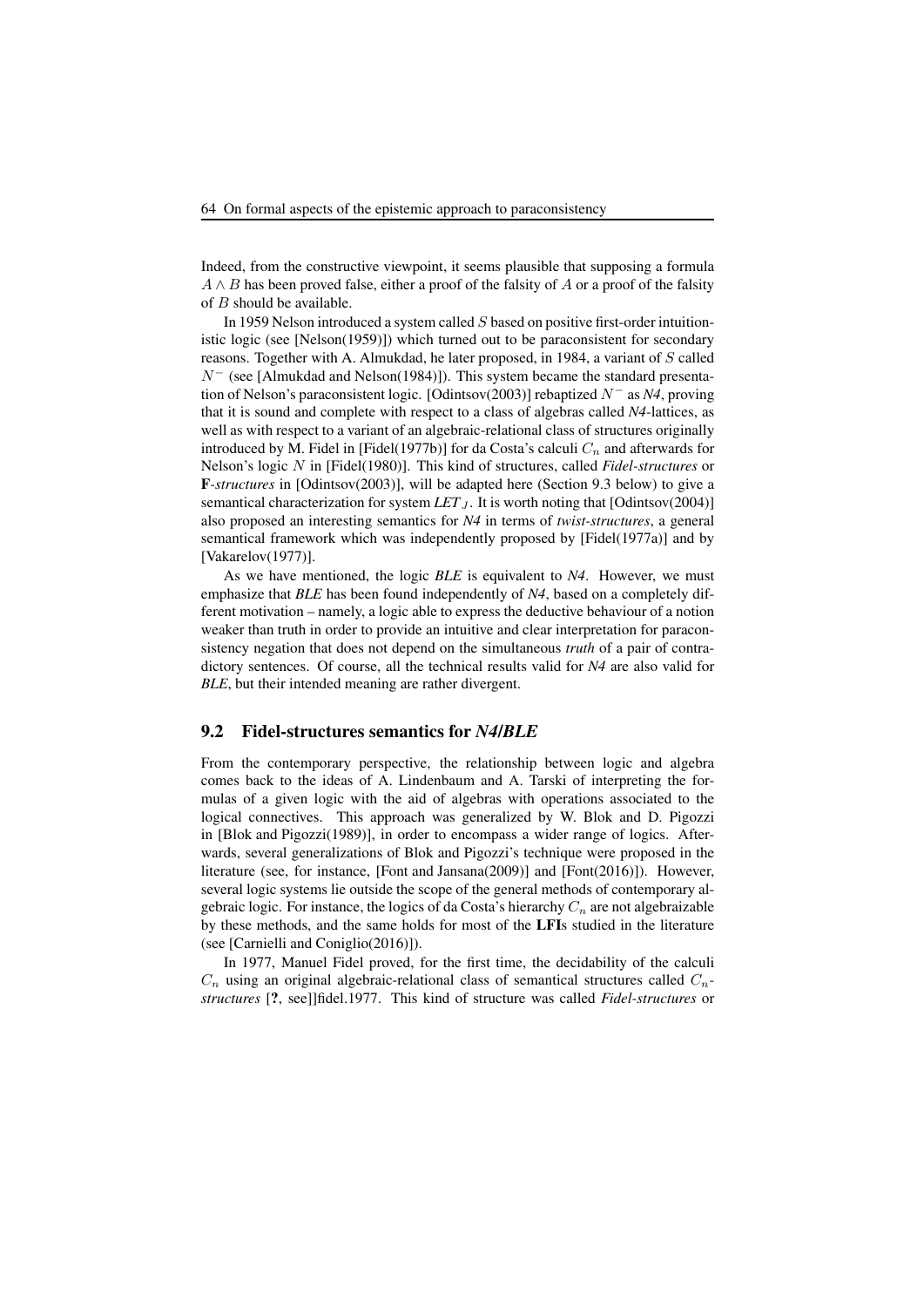**F**-structures in [Odintsov(2003)] (see also [Odintsov(2008)]). Briefly, a  $C_n$ -structure is a triple  $\langle A, \{N_a\}_{a \in \mathbf{A}}, \{N_a^{(n)}\}_{a \in \mathbf{A}}\rangle$  such that A is a Boolean algebra with domain **A** and each  $N_a$  and  $N_a^{(n)}$  is a non-empty subset of **A**. Intuitively,  $b \in N_a$  and  $c \in N_a^{(n)}$ means that b and c are possible values for the paraconsistent negation  $\neg a$  of a and for the 'well-behavior' (or 'consistency')  $a^{\circ}$  of a, respectively. Because of the previous observations, the use of relations instead of functions for interpreting these two 'nontruth-functional' connectives seems to be appropriate.

As observed in [Odintsov(2008)], the logic *N4* lies in an intermediary stage with regards to algebraizability: the usual equivalence

$$
A \leftrightarrow B \stackrel{\text{def}}{=} (A \to B) \land (B \to A)
$$

does not define a logical congruence with respect to negation. That is, it is possible that the negations of equivalent formulas are not equivalent. For instance, given a propositional variable p, the formulas  $\neg(p \rightarrow p)$  and  $\neg(p \rightarrow (q \rightarrow p))$  are not equivalent in this logic, despite  $(p \to p)$  and  $(p \to (q \to p))$  being both valid (and so equivalent). However, it is possible to define a *strong equivalence*

$$
A \Leftrightarrow B \stackrel{\text{def}}{=} (A \leftrightarrow B) \land (\neg A \leftrightarrow \neg B)
$$

which constitutes a logical congruence in *N4*. Because of this, the following *weak replacement property* holds in *N4* (and so in *BLE*):

PROPOSITION 10. *[Odintsov(2008), Proposition 8.1.3] The logic N4 [BLE] satisfies the following weak replacement rule:*

if 
$$
\vdash A \Leftrightarrow B
$$
 then  $\vdash C[p/A] \leftrightarrow C[p/B]$ 

*for every formula* C*, where* C[p/A] *(resp.,* C[p/B]*) denotes the formula obtained from* C *by replacing the variable* p *by the formula* A *(by the formula* B*, resp.).*

As proved in [Odintsov(2008), Section 8.4], there exists a class of algebraic structures called *N4*-lattices associated to the logic *N4*. The class of *N4*-lattices is a *variety*, that is, it can be axiomatized by a set of equations. As Odintsov has shown, the logic *N4* (and so *BLE*) is algebraizable in the sense of [Blok and Pigozzi(1989)] by means of the variety of *N4*-lattices. Despite this algebraic characterization, Odintsov obtained another characterization of *N4* in respect of F-structures, by generalizing the proposal by M. Fidel in 1979 for the original Nelson's system  $N$  (see [Fidel(1980)]).

All the results mentioned above, of course, hold also for *BLE*. However, differently of  $N4/BLE$ , it is not clear whether or not the extension  $LET_J$  of  $BLE$  is algebraizable by Blok and Pigozzi's method. Indeed, it is possible to define, in a similar way to *N4*, the following equivalence formula:

$$
A \rightleftharpoons B \stackrel{\text{def}}{=} (A \leftrightarrow B) \land (\neg A \leftrightarrow \neg B) \land (\circ A \leftrightarrow \circ B).
$$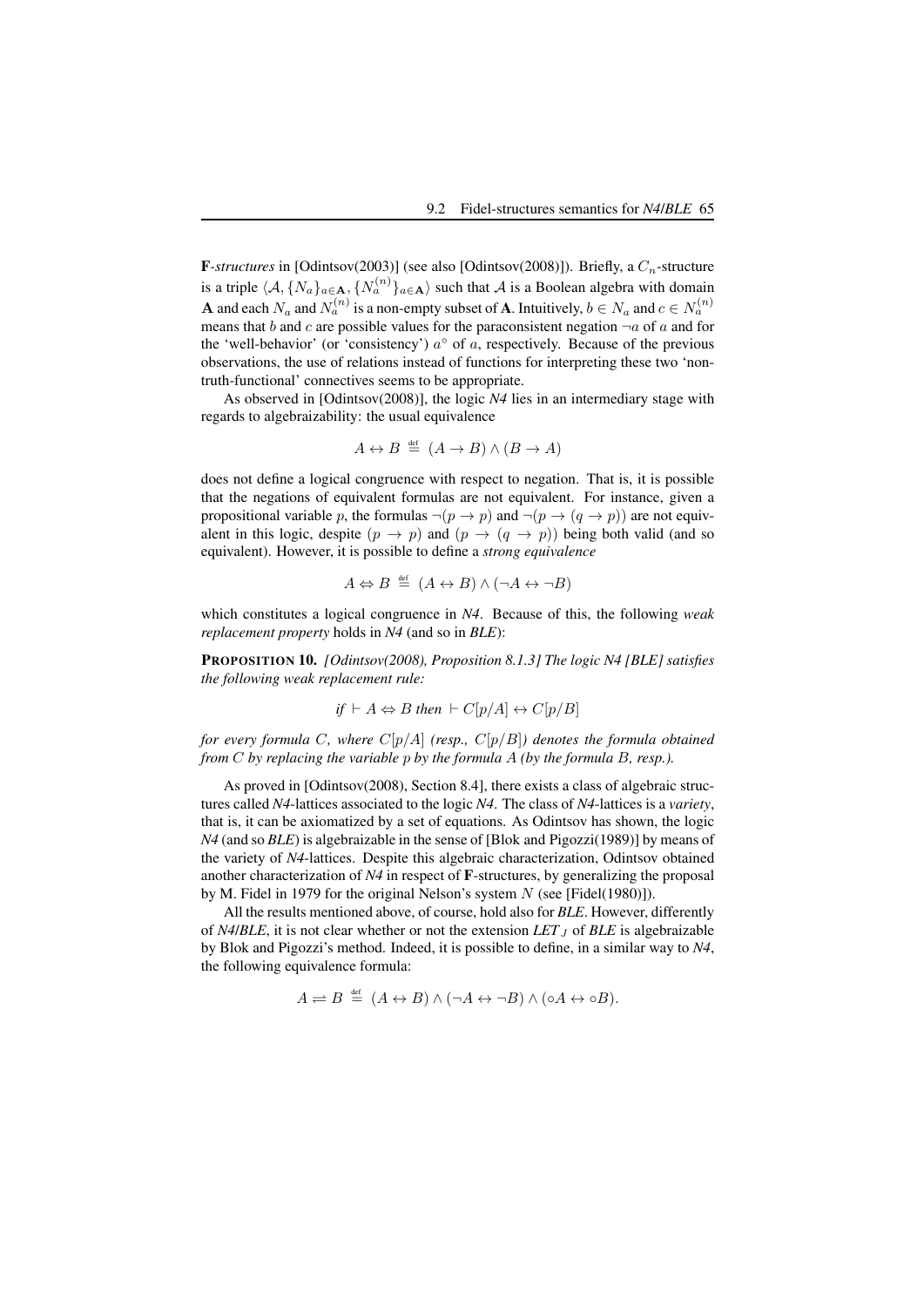Clearly, it defines a logical congruence in  $LET_J$ , and so it induces a weak replacement property for  $LET_J$  analogous to that for  $N4$  stated in Proposition 10. It is an open problem to determine if this congruence is trivial, namely, whether or not it is the case that: if  $\vdash A \rightleftharpoons B$  holds in *LET*<sub>J</sub> then  $A = B$ , for every formulas A and B. More generally, it is a open problem to detemine if  $LET_J$  admits non-trivial logical congruences. This question justifies the present semantical approach to  $LET_J$  in terms of Fidel-structures, which expands the ones defined by Odintsov for the logic *N4*. The details of the construction will be described in Section 9.3.

Let us recall that an *implicative lattice* is an algebra  $A = \langle A, \wedge, \vee, \to, 1 \rangle$  where  $\langle A, \wedge, \vee, 1 \rangle$  is a lattice with top element 1 such that there exists the supremum  $\forall \{c \in \mathcal{C}\}\$ A :  $a \wedge c \leq b$  for every  $a, b \in A$ . Here,  $\leq$  denotes the partial order associated with the lattice, namely:  $a \leq b$  iff  $a = a \wedge b$  iff  $b = a \vee b$ ; and  $\bigvee X$  denotes the supremum of the set  $X \subseteq A$  w.r.t.  $\leq$ , whenever it exists. In addition,  $\rightarrow$  is a binary operator (called *implication*) such that  $a \to b \stackrel{\text{def}}{=} \bigvee \{c \in \mathbf{A} : a \wedge c \leq b\}$  for every  $a, b \in A$ . It is well-known that, if an implicative lattice has a bottom element 0, then it is a Heyting algebra.

DEFINITION 11. *Fidel-structures for BLE (N4) A* Fidel-structure for *BLE (or an* F*-structure for BLE) is a pair*

$$
\mathcal{E} = \langle \mathcal{A}, \{N_a\}_{a \in A} \rangle
$$

*such that*  $A = \langle A, \wedge, \vee, \to, 1 \rangle$  *is an implicative lattice and*  $\{N_a\}_{a \in A}$  *is a family of nonempty subsets of A where, for every*  $a, b, c, d \in A$ *, the following holds:* 

- *(1) if*  $c \in N_a$ *, then*  $a \in N_c$ *;*
- *(2) if*  $c \in N_a$  *and*  $d \in N_b$ *, then*  $c \wedge d \in N_{a \vee b}$ *;*
- (3) if  $c \in N_a$  and  $d \in N_b$ , then  $c \vee d \in N_{a \wedge b}$ ;
- (4) if  $d \in N_b$ , then  $a \wedge d \in N_{a \rightarrow b}$ .

Intuitively,  $c \in N_a$  means that c is a 'possible negation'  $\neg a$  of a.

**DEFINITION 12.** A valuation over an **F**-structure  $\mathcal{E} = \langle A, \{N_a\}_{a \in A} \rangle$  for BLE is a *mapping* v from the language  $L_1$  to **A** satisfying the following:

- *(1)*  $v(\neg p) \in N_{v(p)}$ *, for every propositional letter p*;
- *(2)*  $v(A \# B) = v(A) \# v(B)$  *for*  $\# \in {\{\land, \lor, \to\}}$ *;*
- *(3)*  $v(\neg(A \land B)) = v(\neg A) \lor v(\neg B)$ ;
- *(4)*  $v(\neg(A \lor B)) = v(\neg A) \land v(\neg B)$ ;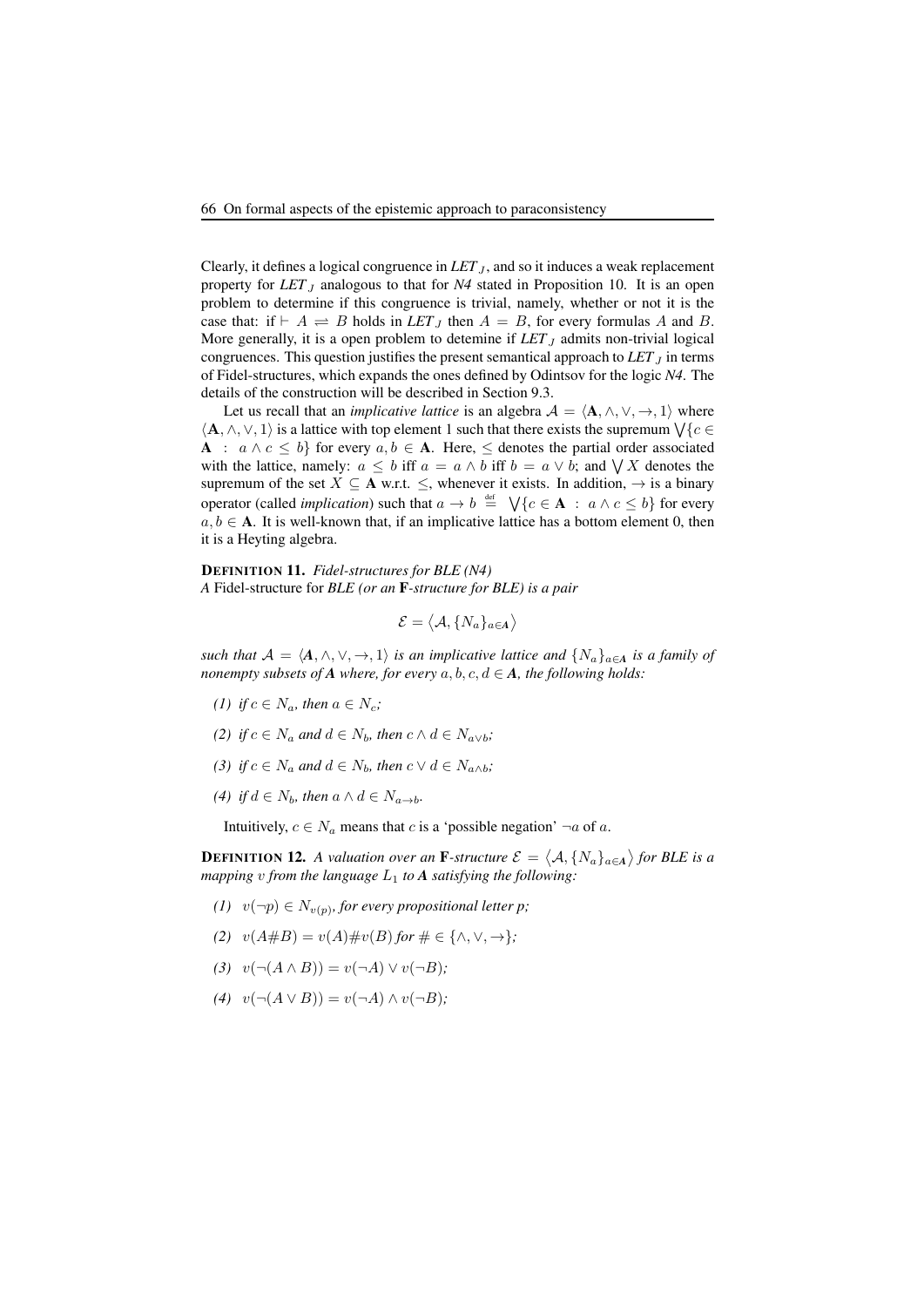- $(5)$   $v(\neg(A \rightarrow B)) = v(A) \wedge v(\neg B);$
- (6)  $v(\neg\neg A) = v(A)$ *.*

Let  $P$  be the set of propositional letters of  $L_1$ . A valuation is completely determined by its values over the set  $P \cup \{\neg p : p \in P\}$ . It is immediate to prove the following:

**PROPOSITION 13.** Let *v* be a valuation over an **F**-structure  $\mathcal E$  for BLE. Then  $v(\neg A) \in$  $N_{v(A)}$  *for every formula A.* 

The semantical consequence relation associated with F-structures is defined in a natural way:

**DEFINITION 14.** *Let*  $\Gamma \cup \{A\} \subseteq L_1$  *and let*  $\mathcal{E}$  *be a Fidel-structure for BLE. Then, A follows from*  $\Gamma$  *in*  $\mathcal{E}$ *, written as*  $\Gamma \models^{\mathcal{E}}_{\mathbf{F}} A$ *, if, for every valuation* v *over*  $\mathcal{E}$ *,*  $v(A) = 1$ *whenever*  $v(B) = 1$  *for every*  $B \in \Gamma$ *. We say that* A *is a semantical consequence of* Γ (w.r.t. Fidel-structures for BLE, denoted by Γ  $\models$ <sup>E</sup><sub>BLE</sub> A, if Γ  $\models$ <sup>E</sup><sub>F</sub> A for every F*-structure* E *for BLE.*

Then, the following holds (see [Odintsov(2008)]):

**THEOREM 15.** *Adequacy of BLE (N4) w.r.t. Fidel-structures Let*  $\Gamma \cup \{A\}$  *be a set of formulas such that* Γ *is non-trivial in BLE. Then:*

$$
\Gamma \vdash_{BLE} A \text{ iff } \Gamma \models_{BLE}^\mathbf{F} A.
$$

#### 9.3 Fidel-structures semantics for *LET*<sub>J</sub>

Recall that the logic  $LET_J$  is an extension of  $BLE$  in the language  $L_2$  obtained by adding the rules  $PEM°$  and  $EXP°$  to the latter (Definition 2). Given the adequacy of *BLE* w.r.t. F-structures (Theorem 15), it is natural to consider extensions of these **F**-structures, in order to capture semantically the logic  $LET_J$ .

**DEFINITION 16.** *Fidel-structures for LET*<sub>J</sub> *A* Fidel-structure for  $LET_J$  (or an **F**-structure for  $LET_J$ ) is a triple

$$
\mathcal{E} = \langle \mathcal{A}, \{N_a\}_{a \in \mathcal{A}}, \{O_a\}_{a \in \mathcal{A}} \rangle
$$

where  $\mathcal{A} = \langle A, \wedge, \vee, \to, 0, 1 \rangle$  is a Heyting algebra,  $\big\langle \mathcal{A}, \{N_a\}_{a \in A} \big\rangle$  is a Fidel-structure *for BLE (N4), and*  $\{O_a\}_{a \in A}$  *is a family of nonempty subsets of A such that, for every*  $a, b \in A$ *, the following holds:* 

*(FJ)* if  $b \in N_a$  *then*  $BD_{ab} \cap BC_{ab} \neq \emptyset$ *, where* 

 $BD_{ab} = \{c \in O_a : c \to (a \vee b) = 1\}$ 

*and*

$$
BC_{ab} = \{c \in O_a : a \wedge b \wedge c = 0\}.
$$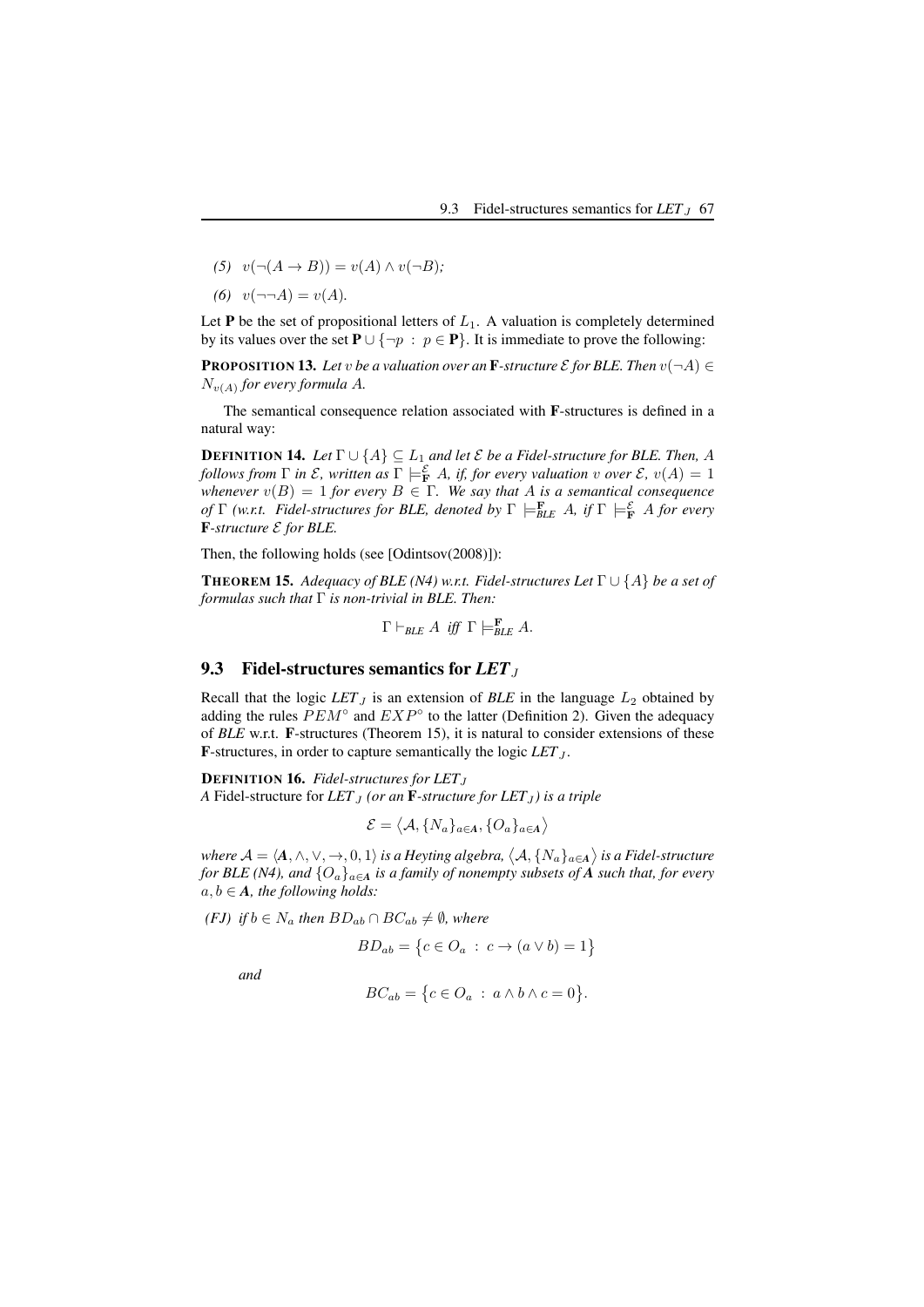REMARK 17. *Let* A *be a Heyting algebra, and let* ÷ *be the intuitionistic negation in* A, which is defined as  $\div a = a \rightarrow 0$  for every  $a \in A$ *. For each*  $a \in A$  *let*  $a \downarrow be$ *the set*  ${b \in A : b \le a}$ *. Observe that*  $a \wedge c = 0$  *if and only if*  $c \in (+a)$ *, and*  $c \to a = 1$  *iff*  $c \in a$ , for every  $a, c \in A$ *. Then, condition (FJ) states that, if*  $b \in N_a$ , *then*  $O_a \cap (a \vee b) \downarrow \cap (\div(a \wedge b)) \downarrow \neq \emptyset$ . Equivalently, (FJ) requires that, if  $b \in N_a$ , *then*  $O_a \cap ((a \vee b) \wedge \div (a \wedge b)) \downarrow \neq \emptyset$ .

Intuitively,  $b \in N_a$  means that b is a 'possible negation'  $\neg a$  of a, while  $c \in O_a$ means that c is a 'possible recovery value'  $\circ a$  of a coherent with a given  $b \in N_a$ . This is supported by the following definition:

**DEFINITION 18.** A valuation *over an* **F**-structure  $\mathcal{E} = \langle A, \{N_a\}_{a \in A}, \{O_a\}_{a \in A}\rangle$  for *LET*<sub>*J*</sub> *is a map v from*  $L_2$  *to*  $A$  *satisfying the clauses (2)-(6) of Definition 12, plus the following properties, for every formula* A*:*

- *(1)*  $v(¬A) ∈ N<sub>v(A)</sub>;$
- *(2)*  $v(∘A) ∈ BD_{v(A)v(¬A)} ∩ BC_{v(A)v(¬A)}$ .

**REMARK 19.** *Given that*  $B \wedge \neg B \wedge \neg B$  *is a bottom (that is, trivializing) formula in LET*<sub>J</sub>, for any formula B, then  $\div A$  *can be represented in LET*<sub>J</sub> by  $A \rightarrow (B \land \neg B \land B)$  $\circ$ B)*.* Being so,  $v(\div A) = \div v(A)$  for every valuation v over an **F**-structure *E* for *LET*<sub>*J*</sub>.

EXAMPLE 20. *Let* R *be the set of real numbers endowed with the usual topology generated by the open intervals of the form*  $(a, b)$ ,  $(-\infty, a)$  *and*  $(a, +\infty)$ *. It is wellknown that the set of open subsets of*  $\mathbb R$  *constitutes a Heyting algebra*  $\Omega(\mathbb R)$  *where*  $1 = \mathbb{R}, 0 = \emptyset$  and, for every  $X, Y \in \Omega(\mathbb{R})$ :  $X \vee Y = X \cup Y$ ;  $X \wedge Y = X \cap Y$ ; *and*  $X \to Y = Int((\mathbb{R} \setminus X) \cup Y)$ *, where*  $Int(Z)$  *denotes the interior of a subset* Z *of*  $\mathbb R$  *(that is, the greatest open contained in* Z*). Hence*  $\div X = Int(\mathbb R \setminus X)$ *. Consider an* **F**-structure  $\mathcal E$  *over*  $\Omega(\mathbb R)$  *such that*  $(1,3) \in N_{(0,2)}$ *. Let*  $A, B$  *two formulas and let* v *be a valuation* v *over*  $\mathcal E$  *such that*  $v(A) = (0, 2)$  *and*  $v(B) = (1, 3)$ *. Then*  $v(A \vee B) = v(A) \cup v(B) = (0, 3); v(A \wedge B) = v(A) \cap v(B) = (1, 2);$  and  $v(\div(A \wedge B)) = \div v(A \wedge B) = (-\infty, 1) \cup (2, +\infty)$ . Thus, by Remark 17, the element  $v(\circ A)$  *of*  $O_{(0,2)}$  *must be an open subset of*  $v(A \vee B) \cap v(\div(A \wedge B)) = (0,1) \cup (2,3)$ *.* 

The next step is to prove that the proposed semantics for  $LET_J$  is adequate, that is, the logic *LET*  $<sub>I</sub>$  is sound and complete w.r.t. Fidel-structures. The proof will be similar</sub> to the one obtained by Odintsov for *N4* (see [Odintsov(2008)]) and the adaptation to *mbC* given in [Carnielli and Coniglio(2016), ch. 6].

Let  $\Gamma$  be a non-trivial theory in *LET*<sub>J</sub>, that is, a set of formulas such that  $\Gamma \nvdash_{LET_J}$ A for some formula A. Define the following relation  $\equiv_{\Gamma}$  between the formulas of  $L_2$ :

 $A \equiv_{\Gamma} B$  iff  $\Gamma \vdash_{LET_{I}} A \to B$  and  $\Gamma \vdash_{LET_{I}} B \to A$ .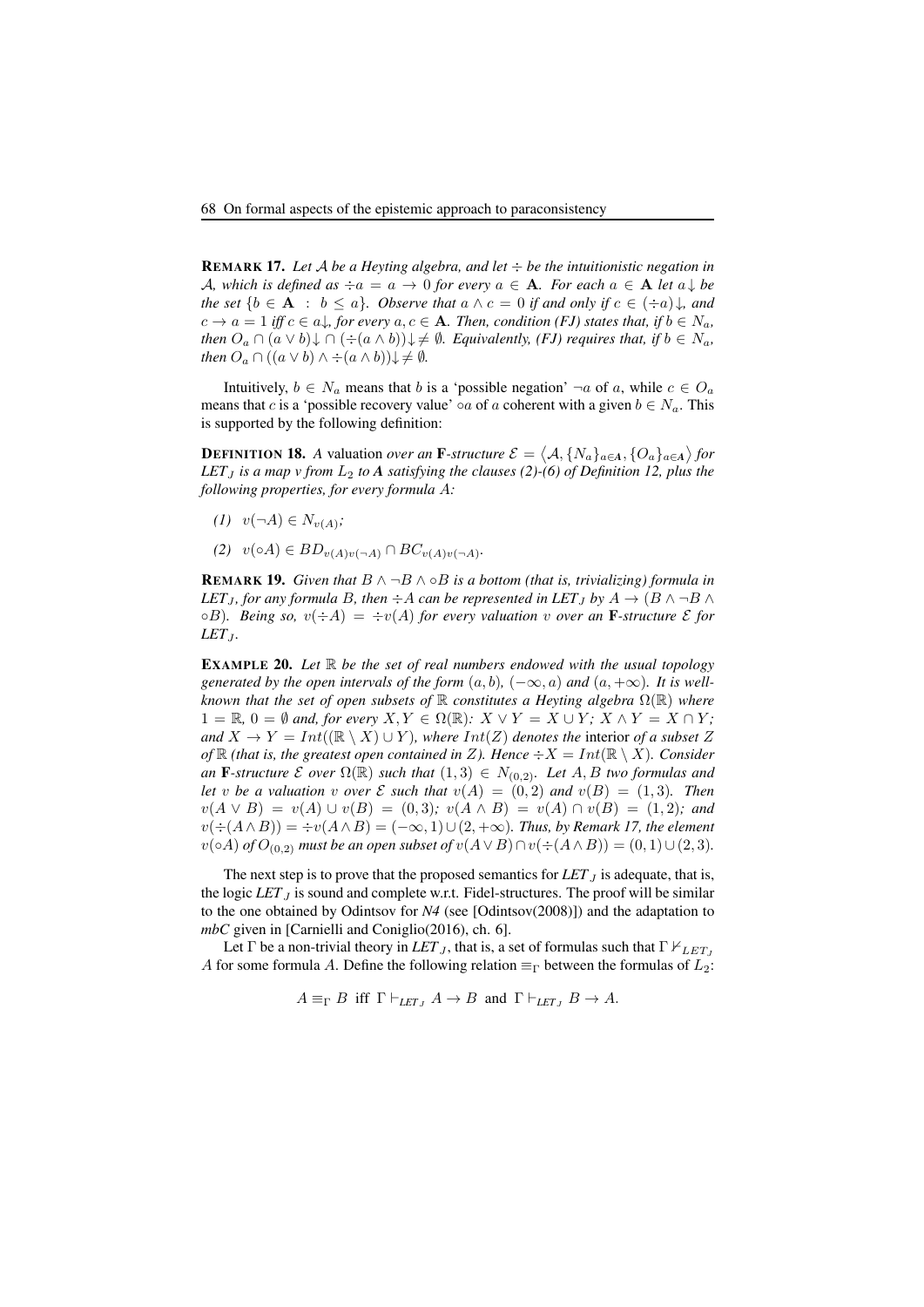It is immediate to prove that  $\equiv_{\Gamma}$  is an equivalence relation. Moreover,  $\equiv_{\Gamma}$  is a congruence w.r.t. the connectives in the language of positive intuitionistic logic (*PIL*). Denote by  $[A]_\Gamma$  the equivalence class of each formula A and let

$$
\mathbf{A}_{\Gamma} \stackrel{\text{def}}{=} L_2/_{\equiv_{\Gamma}} = \{ [A]_{\Gamma} : A \in L_2 \}
$$

be the set of all the equivalence classes. From the observation above, it is possible to define the following operations:

$$
[A]_{\Gamma} \# [B]_{\Gamma} \stackrel{\text{def}}{=} [A \# B]_{\Gamma} \qquad \text{for } \# \in \{\wedge, \vee, \to\}.
$$

All these operations are well-defined, that is, they do not depend upon the representative chosen for each equivalence class. This means that

$$
\mathcal{A}_{\Gamma} \hspace{2pt} \stackrel{\text{\tiny def}}{=} \hspace{2pt} \big \langle \mathbf{A}_{\Gamma}, \wedge, \vee, \rightarrow, 0_{\Gamma}, 1_{\Gamma} \big \rangle
$$

(where  $0_{\Gamma} \stackrel{\text{def}}{=} [p_1 \wedge \neg p_1 \wedge \neg p_1]_{\Gamma}$  and  $1_{\Gamma} \stackrel{\text{def}}{=} [p_1 \rightarrow p_1]_{\Gamma}$ ) is a Heyting algebra, given that  $0<sub>Γ</sub>$  is a bottom element of the underlying implicative lattice. It is now possible to define from here an **F**-structure for  $LET_J$  by considering

$$
N_{[A]_\Gamma} \stackrel{\text{def}}{=} \left\{ [\neg B]_\Gamma : B \in [A]_\Gamma \right\}
$$

and

$$
O_{[A]_{\Gamma}} \stackrel{\text{def}}{=} \left\{ [\circ B]_{\Gamma} : B \in [A]_{\Gamma} \right\}
$$

for every  $[A]_{\Gamma} \in A_{\Gamma}$ . This structure will be called *the Lindenbaum* F-structure for *LET*<sub>J</sub> over Γ. Observe that this is coherent with the intuitive reading for the sets  $N_a$ and  $O_a$  given above.

**PROPOSITION 21.** Let  $\Gamma$  be a non-trivial theory in LET<sub>J</sub>, and let  $A_{\Gamma}$  and  $A_{\Gamma}$  as *above. Then, the triple*

$$
\mathcal{E}_{\Gamma} = \big\langle \mathcal{A}_{\Gamma}, \{N_a\}_{a \in \mathbf{A}_{\Gamma}}, \{O_a\}_{a \in \mathbf{A}_{\Gamma}} \big\rangle
$$

*is an*  $\mathbf{F}$ -structure for LET<sub> $I$ </sub>.

*Proof.* The pair  $\mathcal{E}_{\Gamma}$  =  $\langle A_{\Gamma}, \{N_a\}_{a \in \mathbf{A}_{\Gamma}}\rangle$  is an **F**-structure for *BLE(N4)* (see [Odintsov(2008)]). It remains to prove that the family  $\{O_a\}_{a \in \mathbf{A}_{\Gamma}}$  satisfies the requirement (FJ) of Definition 16. Thus, let  $[\neg B]_{\Gamma} \in N_a$  (for a given  $a \in \mathbf{A}_{\Gamma}$ ). Then,  $B \in a$  and so  $a = [B]_{\Gamma}$ . From this,  $\lbrack \circ B \rbrack_{\Gamma} \in O_a$  satisfies:

$$
[\circ B]_{\Gamma} \to (a \vee [\neg B]_{\Gamma}) = [\circ B]_{\Gamma} \to ([B]_{\Gamma} \vee [\neg B]_{\Gamma}) = [\circ B \to (B \vee \neg B)]_{\Gamma} = 1_{\Gamma}
$$

since  $\circ B \to (B \lor \neg B) \equiv_{\Gamma} p_1 \to p_1$ . In an analogous way it is proved that

$$
a \wedge [\neg B]_{\Gamma} \wedge [\circ B]_{\Gamma} = [B]_{\Gamma} \wedge [\neg B]_{\Gamma} \wedge [\circ B]_{\Gamma} = [B \wedge \neg B \wedge \circ B]_{\Gamma} = 0_{\Gamma}
$$

since  $B \wedge \neg B \wedge \neg B \wedge \neg B =_{\Gamma} p_1 \wedge \neg p_1 \wedge \neg p_1$ . This means that condition (FJ) is satisfied.  $\Box$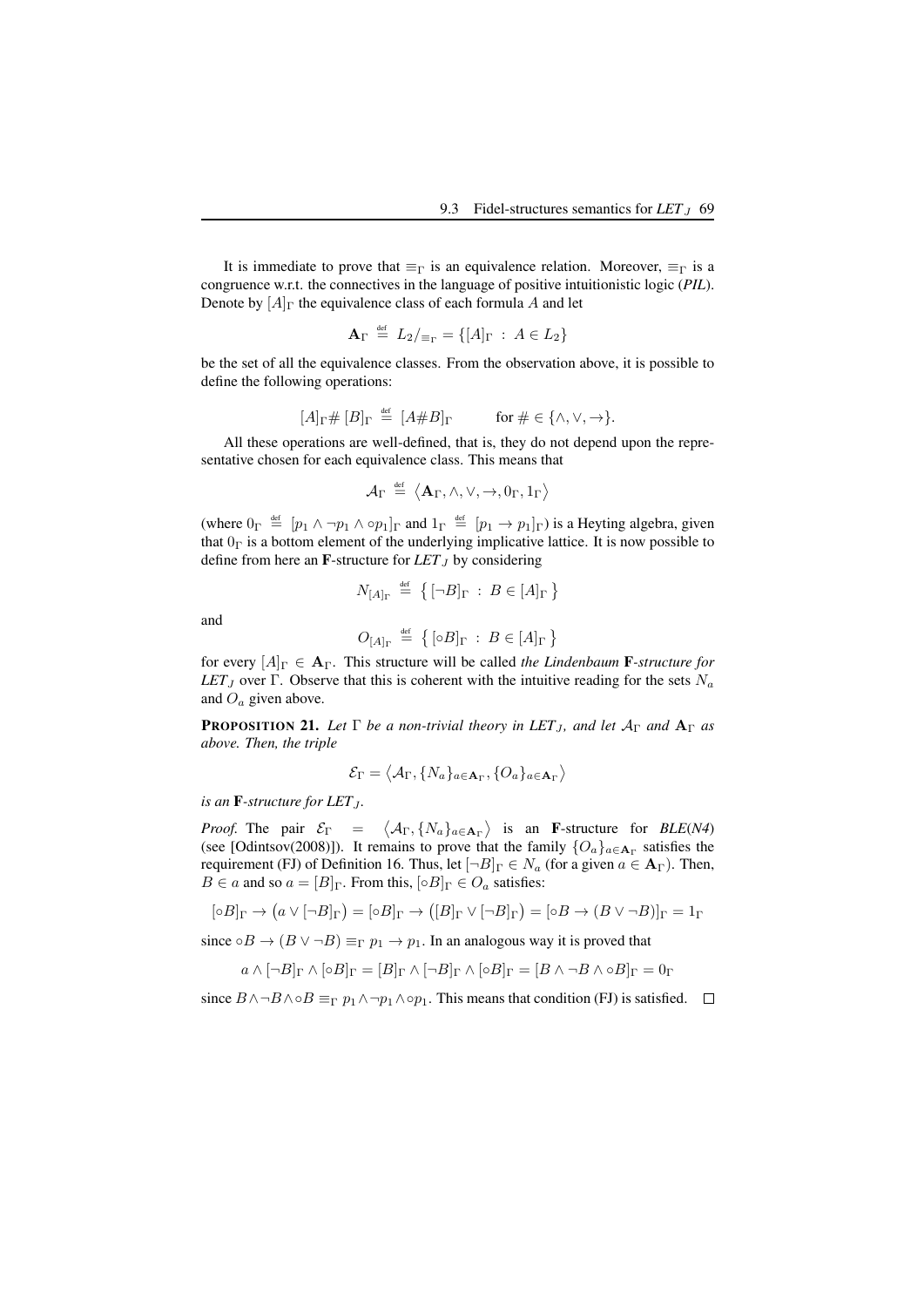We thus arrive at the desired result:

**THEOREM 22** (Adequacy of LET<sub>J</sub> w.r.t. Fidel-structures). Let  $\Gamma \cup \{A\}$  be a set of *formulas such that* Γ *is non-trivial in LET*<sub>J</sub>. The following conditions are equivalent:

- *(1)*  $\Gamma \vdash_{LET} A$ ;
- *(2)*  $\Gamma \models_{\mathbf{F}} A$ *;*
- *(3)* Γ $\models$ **F** *A*.

*Proof.* (1)  $\Rightarrow$  (2): This is the Soundness theorem, which can be proved in a straightforward way as usual. Indeed, it is enough to prove that all the rules of  $LET_J$  are valid w.r.t. F-structures.

 $(2) \Rightarrow (3)$ : It is an immediate consequence of Definition 14.

(3)  $\Rightarrow$  (1): Let  $v : L_2 \rightarrow L_2/_{\equiv r}$  be the canonical mapping given by  $v(B) = [B]_{\Gamma}$ . By the very definition of  $A_{\Gamma}$ , it follows that v is a valuation over  $\mathcal{E}_{\Gamma}$  satisfying the following:  $v(B) = 1_\Gamma$  iff  $\Gamma \vdash_{LET_J} B$ , for every formula B. Hence,  $v(B) = 1_\Gamma$  for every  $B \in \Gamma$ , which, by hypothesis, implies that  $v(A) = 1_\Gamma$ . That is,  $\Gamma \vdash_{LET} A$ .  $\Box$ 

### 10 Final remarks

This paper reviewed the main points of the approach to paraconsistent with reference to preservation of evidence. The ideas presented also suggests a promising approach to the issue of logical pluralism. The difference between classical, intuitionistic and paraconsistent logics, the last two understood from the epistemic point of view, is what is being preserved – respectively, truth, availability of a constructive proof and availability of evidence. Notice that there is a kind of informal duality in this reading of these three logics, since proof is a notion stronger (and evidence weaker) than truth. This helps to understand that the pluralist perspective is perfectly coherent, and in principle nothing prevents these three logics to be combined in some kind of 'general approach to rationality'.

It is also worth noting that the formalization of the notion of evidence provided by M. Fitting, as surveyed in Section 8, is yet another indication that we have taken the correct path basing the epistemic approach on the (formal and informal) duality between paraconsistency and paracompleteness. Actually, there are several 'convergences' in our approach. As it has been mentioned, the logic *BLE* has been conceived independently of Nelson's *N4*, although they are equivalent. The 'evidence interpretation' of *BLE* is endorsed by the fact that *BLE* is related to justification logics, as Fitting has shown. The paper also proves in Section 9 that both *BLE* and *LET*<sub>J</sub> are semantically characterized through F-structures, a kind of algebraic-relational semantic structures. There are, however, several points yet to be developed and investigated. The first is to check how much F-structures can help to solve the algebraizability problem for *LET*<sub>J</sub>, an open problem by now (*BLE*, being equivalent to *N4*, is algebraizable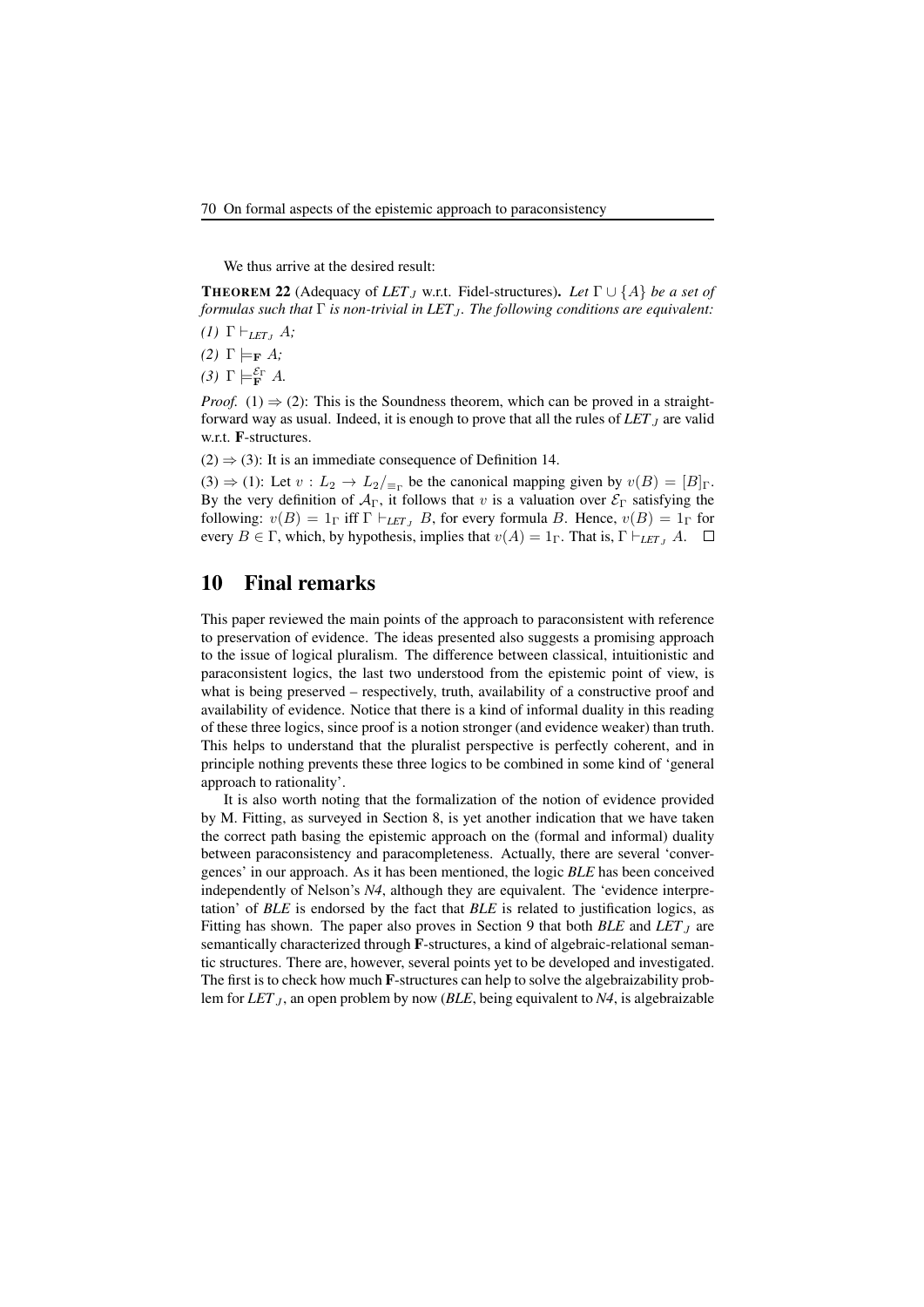in the sense of Blok and Pigozzi). The second problem was raised by Fitting: how to formalize the notions of implicit and explicit evidence for  $LET_J$  (as it was done for *BLE* in [Fitting(2016)]). The third, philosophically more ambitious, is how to frame the classical, intuitionistic and paraconsistent paradigms in terms of preservation of levels of evidence. This would be a leap towards a better understanding of logical pluralism.

### References

- [Achinstein(2010)] P. Achinstein. Concepts of evidence. In *Evidence, Explanation, and Realism*. Oxford University Press, 2010.
- [Almukdad and Nelson(1984)] A. Almukdad and D. Nelson. Constructible falsity and inexact predicates. *The Journal of Symbolic Logic*, 49(1), 1984.
- [Artemov(2001)] S. Artemov. Explicit provability and constructive semantics. *Bulletin of Symbolic Logic*, 7:1–36, 2001.
- [Artemov(2008)] S. Artemov. The logic of justification. *The Review of Symbolic Logic*, 4:477–513, 2008.
- [Artemov and Fitting(2015)] S. Artemov and M. Fitting. Justification logic. *Stanford Encyclopedia of Philosophy*, 2015. URL http://plato.stanford.edu/ entries/logic-justification/.
- [Blok and Pigozzi(1989)] W. J. Blok and D. Pigozzi. Algebraizable logics. *Memoirs of the American Mathematical Society*, 77, 1989.
- [Carnielli and Coniglio(2016)] W. Carnielli and M. E. Coniglio. *Paraconsistent Logic: Consistency, Contradiction and Negation*, volume 40 of Logic, Epistemology, and the Unity of Science series. Springer, 2016.
- [Carnielli and Rodrigues(2015)] W. Carnielli and A. Rodrigues. Towards a philosophical understanding of the logics of formal inconsistency. *Manuscrito*, 38: 155–184, 2015.
- [Carnielli and Rodrigues(2016a)] W. Carnielli and A. Rodrigues. Inferential semantics, paraconsistency and preservation of evidence. *Submitted*, 2016a.
- [Carnielli and Rodrigues(2016b)] W. Carnielli and A. Rodrigues. On the philosophy and mathematics of the Logics of Formal Inconsistency. In J.-Y. Beziau, M. Chakraborty, and S. Dutta, editors, *New Directions in Paraconsistent Logic*, pages 57–88. Springer India, 2016b.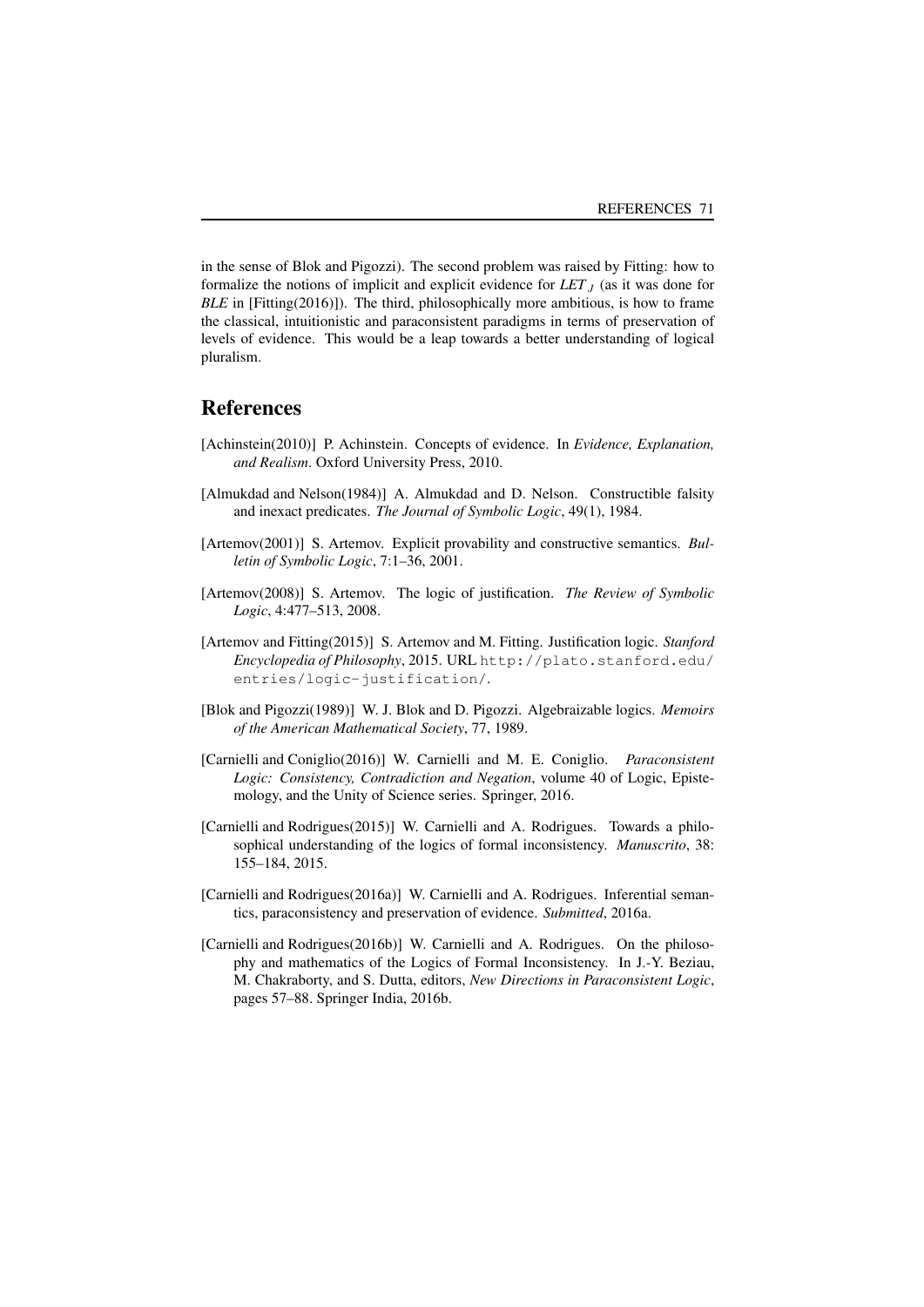- [Carnielli and Rodrigues(2016c)] W. Carnielli and A. Rodrigues. An epistemic approach to paraconsistency: a logic of evidence and truth. *Submitted*, 2016c.
- [Carnielli and Rodrigues(2016d)] W. Carnielli and A. Rodrigues. Paraconsistency and duality: between ontological and epistemological views. In *The Logica Yearbook 2015*. College Publications, 2016d.
- [Carnielli et al.(2007)Carnielli, Coniglio, and Marcos] W. Carnielli, M. E. Coniglio, and J. Marcos. Logics of Formal Inconsistency. In D. M. Gabbay and F. Guenthner, editors, *Handbook of Philosophical Logic (2nd. edition)*, volume 14, pages 1–93. Springer, 2007.
- [da Costa(1963)] N. C. A. da Costa. Sistemas formais inconsistentes (Inconsistent formal systems, in Portuguese). Habilitation thesis, Universidade Federal do Paraná, Curitiba, Brazil, 1963. Republished by Editora UFPR, Curitiba, Brazil,1993.
- [da Costa and Alves(1977)] N. C. A. da Costa and E. H. Alves. A semantical analysis of the calculi *Cn*. *Notre Dame Journal of Formal Logic*, 18:621–630, 1977.
- [da Costa and French(2003)] N. C. A. da Costa and S. French. *Science and Partial Truth: A Unitary Approach to Models and Scientific Reasoning*. Oxford: Oxford University Press, 2003.
- [Fidel(1977a)] M. Fidel. An algebraic study of a propositional system of Nelson. In A. I. Arruda, N. C. A. da Costa, and R. Chuaqui, editors, *Mathematical Logic. Proceedings of the First Brazilian Conference on Mathematical Logic, Campinas 1977 (volume 39 of Lecture Notes in Pure and Applied Mathematics)*. Marcel Dekker, 1977a.
- [Fidel(1977b)] M. Fidel. The decidability of the calculi  $C_n$ . *Reports on Mathematical Logic*, 8:31–40, 1977b.
- [Fidel(1980)] M. Fidel. An algebraic study of logic with constructive negation. In A. I. Arruda, N. C. A. da Costa, and A. M. A. Sette, editors, *Proceedings of the Third Brazilian Conference on Mathematical Logic, Recife, 1979*. Sociedade Brasileira de Logica, Campinas, 1980.
- [Fitting(2015)] M. Fitting. Modal logics, justification logics, and realization. *Submitted, 2015*, 2015.
- [Fitting(2016)] M. Fitting. Paraconsistent logic, evidence, and justification. *Studia Logica (to appear)*, 2016. Unpublished.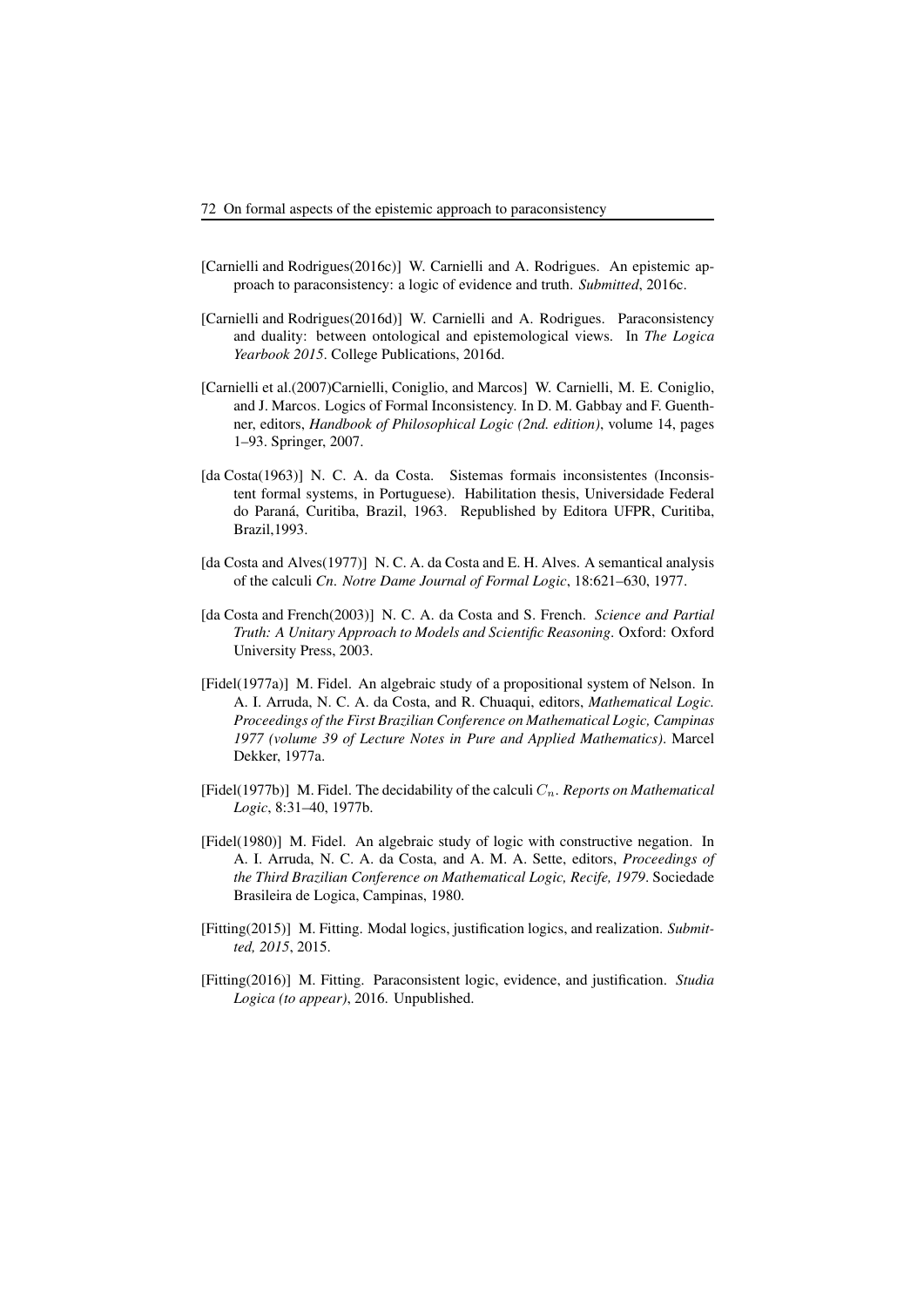- [Font(2016)] J.M. Font. *Abstract Algebraic Logic: An Introductory Textbook*, volume 60. Mathematical Logic and Foundations series, College Publications, London, 2016.
- [Font and Jansana(2009)] J.M. Font and R. Jansana. *A General Algebraic Semantics for Sentential Logics*. Volume 7 of Lecture Notes in Logic, Association for Symbolic Logic, Ithaca, NY, USA, 2009.
- [Gentzen(1935)] G. Gentzen. Investigations into logical deduction. In *The Collected Papers of Gerhard Gentzen (ed. M.E. Szabo)*. North-Holland Publishing Company (1969), 1935.
- [Gödel(1933)] K. Gödel. An interpretation of the intuitionistic propositional calculus. In *Collected Works, vol. 1 (1986), Feferman, S., et. al. (ed.)*. Oxford: Oxford University Press, 1933.
- [Kamide and Wansing(2012)] N. Kamide and H. Wansing. Proof theory of Nelson's paraconsistent logic: A uniform perspective. *Theoretical Computer Science*, 415:1–38, 2012.
- [Kelly(2014)] T. Kelly. Evidence. *The Stanford Encyclopedia of Philosophy (Fall 2014, ed. E. Zalta)*, 2014. URL http://plato.stanford.edu/ archives/fall2014/entries/evidence.
- [Loparic(1986)] A. Loparic. A semantical study of some propositional calculi. *The Journal of Non-Classical Logic*, 3(1):73–95, 1986.
- [Loparic(2010)] A. Loparic. Valuation semantics for intuitionistic propositional calculus and some of its subcalculi. *Principia*, 14(1):125–133, 2010.
- [López-Escobar(1972)] E.G.K. López-Escobar. Refutability and elementary number theory. *Indagationes Mathematicae*, 34:362–374, 1972.
- [Marcos(2005)] J. Marcos. Nearly every normal modal logic is paranormal. *Logique et Analyse*, 48:279–300, 2005.
- [Nelson(1949)] D. Nelson. Constructible falsity. *The Journal of Symbolic Logic*, 14, 1949.
- [Nelson(1959)] D. Nelson. Negation and separation of concepts in constructive systems. In A. Heyting, editor, *Constructivity in Mathematics - Proceedings of the colloquium held at Amsterdam*. North-Holland, 1959.
- [Nickles(2002)] T. Nickles. From Copernicus to Ptolemy: inconsistency and method. In *Inconsistency in Science (Ed. J. Meheus)*. Dordrecht: Springer, 2002.